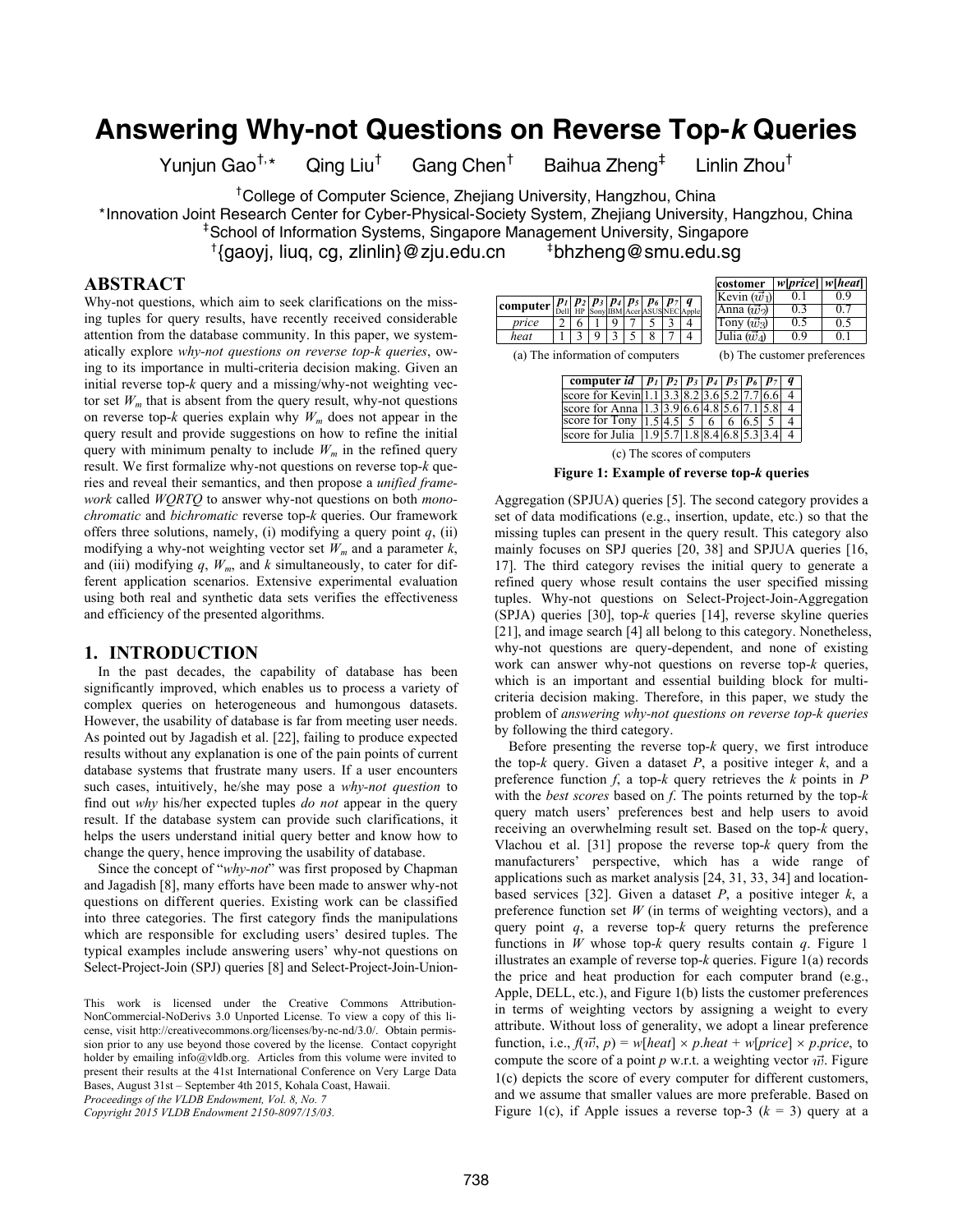query point/computer *q*, Anna and Tony are retrieved as they rank the query computer  $q$  as one of their top-3 options. In other words, reverse top-*k* queries can help Apple to identify the potential customers who are more likely to be interested in its product(s), and thus to assess the impact of product(s) in the market.

Unfortunately, reverse top-*k* queries only return query results to users *without any explanation*. If the query result does not contain some expected tuples, it may disappoint users. Consider the aforementioned example again. Suppose Kevin and Julia are Apple's existing customers, however, they are not in the result of the reverse top-3 query of *q*. Apple may feel frustrated and ask "*Why Kevin and Julia do not take Apple as one of their choices? What actions should be taken to win them back?*" If the database system can offer such clarifications, it will help Apple to retain existing customers as well as to attract more new customers, and hence to increase/maintain its market share. In view of this, for the first time, we explore why-not questions on reverse top-*k* queries, which could be an important and useful tool for market analysis. Given an original reverse top-*k* query and a why-not weighting vector set  $W_m$  that is missing from the query result, why-not questions on reverse top- $k$  queries explain why  $W_m$  is not in the query result, and suggest how to refine the original query with minimum penalty to include  $W_m$  in the refined query result.

In order to win back missing customers, Apple might (i) change the computer's parameters; (ii) influence and convince the customers to change their preferences; and (iii) change both the computer's parameters and the customers' preferences. Correspondingly, in this paper, we develop a *unified framework* called WQRTQ, which provides three solutions to cater for different application scenarios, to answer why-not questions on reverse top-*k* queries. Specifically, the first solution is to modify a query point *q* using the *quadratic programming*. The second solution is a *sampling based method*, which modifies a weighting vector set  $W_m$  and a parameter *k*. The third solution is to modify q, *Wm*, and *k* simultaneously, which integrates the *quadratic programming*, *sampling method*, and *reuse technique*. It is worth mentioning that all three solutions can return the refined query with minimum penalty, and can support why-not questions on both *monochromatic* and *bichromatic* reverse top-*k* queries. Extensive experiments using both real and synthetic datasets show that our proposed algorithms can produce clarifications and suggest changes efficiently. To sum up, the key contributions of this paper are summarized as follows.

- We solve why-not questions on reverse top-*k* queries. To our knowledge, there is no prior work on this problem.
- We present a unified framework WQRTQ, including three different approaches, to answer why-not questions on both monochromatic and bichromatic reverse top-*k* queries.
- We conduct extensive experiments with both real and synthetic datasets to demonstrate the effectiveness and efficiency of our proposed algorithms.

The rest of this paper is organized as follows. Section 2 reviews related work. Section 3 presents problem formulation. Section 4 describes our framework and solutions to answer why-not questions on reverse top-*k* queries. Section 5 reports experimental results and our findings. Finally, Section 6 concludes the paper with some directions for future work.

# **2. RELATED WORK**

In this Section, we review previous work on *top-k queries*, *reverse top-k queries*, *data provenance*, and *why-not questions*.

**Top-***k* **queries.** Top-*k* query has received much attention in the database community due to its usefulness. Existing algorithms include convex hull based algorithm *Onion* [7], view based algorithms *LPTA* [11] and *PREFER* [18, 19], layered index based algorithm *AppIR* [36], branch-and-bound algorithm *BRS* [29], dominant graph based top-*k* query algorithm [39], and top-*k* query algorithms using cache [35]. It is worth mentioning that, *BRS* is I/O optimal.

**Reverse top-***k* **queries.** Vlachou et al. [31] firstly introduce the reverse top-*k* query and consider its two variants, namely, monochromatic and bichromatic versions. To efficiently answer the monochromatic reverse top-*k* query, Vlachou et al. [31] and Chester et al. [9] present several algorithms in a 2-dimensional (2D) space. The bichromatic top-*k* query algorithms include *RTA*, *GRTA*, and *BBR* [31, 34]. In addition, Yu et al. [37] develop a dynamic index to support reverse top-*k* queries, and Ge et al. [12] employ *all top-k queries* to boost the reverse top-*k* query. More recently, reverse top-*k* queries are widely studied in market analysis [24, 33], location-based services [32], and uncertain circumstances [23]. It is worth noting that, all the current reverse top-*k* queries only return the results without any explanation, and thus, the existing techniques designed for reverse top-*k* queries cannot answer corresponding why-not questions efficiently.

**Data provenance.** Data provenance explores the derivation of a piece of data that is in a query result [28]. It can help users understand why data tuples exist within a result set. Current approaches for computing data provenance include non-annotation method [10] and annotation approach [3]. Nonetheless, it cannot be applied to clarify the missing tuples in the query result set.

**Why-not questions.** Chapman and Jagadish [8] first propose the concept of "*why-not*". Since then, lots of efforts have been put into answering why-not questions. The existing approaches can be classified into three categories: (i) *manipulation identification* [5, 8], (ii) *database modification* [16, 17, 20, 38], and (iii) *query refinement* [4, 14, 21, 30]. In addition, Herschel [15] tries to identify hybrid why-not explanations for SQL queries, which combines manipulation identification and query refinement. Meliou et al. [25] aim to find the causality and responsibility for the non-answers of the query. Here, causality is the cause of nonanswers to the query, and responsibility captures the notion of degree of causality.

It is noteworthy that our work follows the query refinement model to answer why-not questions on reverse top-*k* queries, i.e., we modify the parameter(s) and/or a query point and/or why-not point(s) of an original query to include the missing tuples in a refined query result. However, since why-not questions are *querydependent*, different queries require different query refinement, which explains why existing query refinement techniques cannot be applied directly in our problem and justifies our main contribution, that is to design proper query refinement approaches to support why-not questions on reverse top-*k* queries.

# **3. PROBLEM FORMULATION**

In this section, we formalize why-not questions on reverse top*k* queries, including both monochromatic reverse top-*k* queries and bichromatic reverse top-*k* queries. Given a *d*-dimensional dataset *P*, a point  $p \in P$  is represented in the form of *d*-tuple vector  $\{p[1], \ldots, p[d]\}$ , where  $p[i]$  is the *i*-th dimensional value of  $p$ . The top-*k* query ranks/orders the points based on a user specified scoring function  $f$  that aggregates the individual score of a point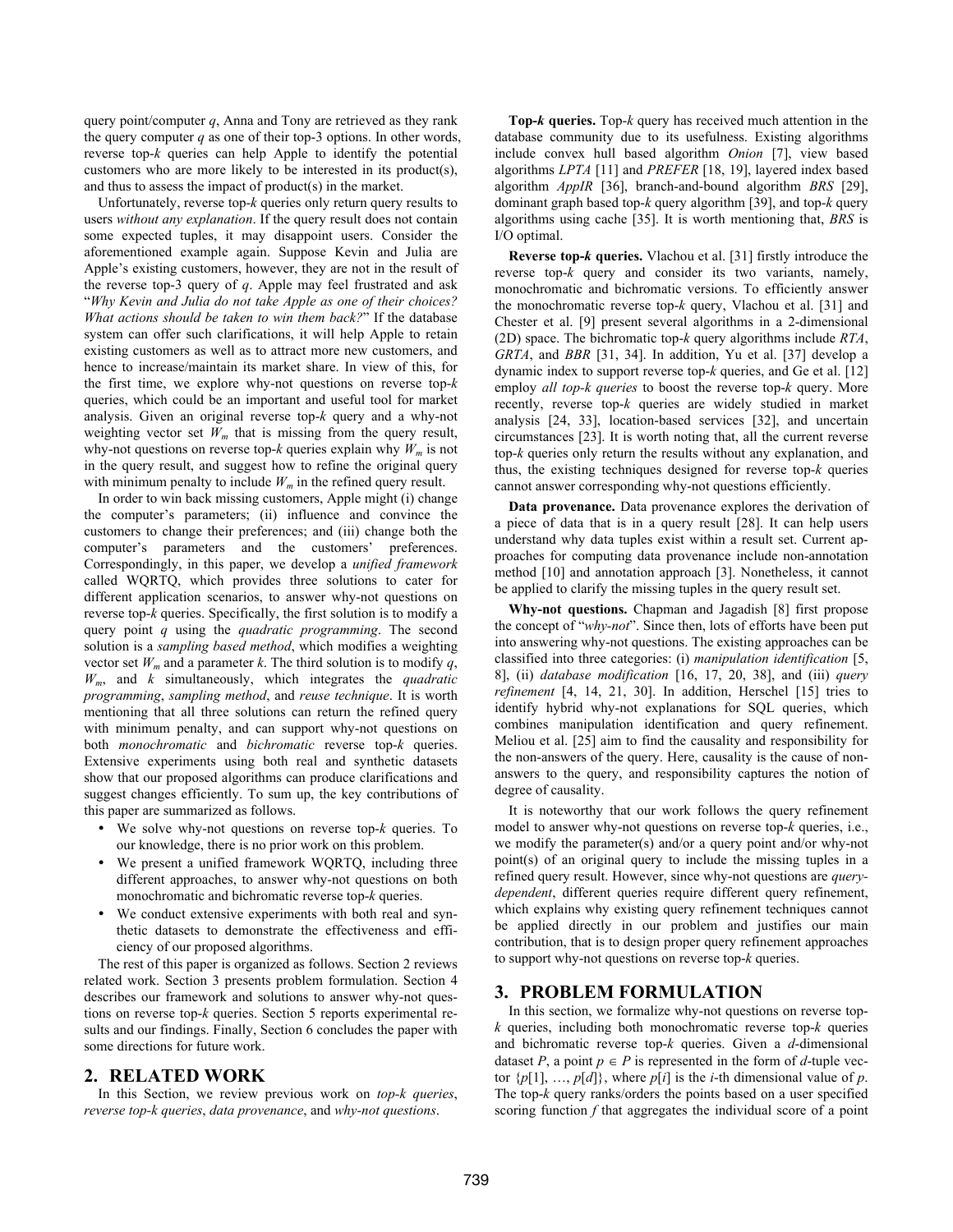into an overall scoring value. In this paper, we utilize a *linear scoring function* (or *weighted sum function*) as with [14, 31, 34]. Specifically, in a data space, each dimension *i* is assigned a weight *w*[*i*] indicating the relative importance of the *i*-th dimension for the query, captured by a weighting vector  $\vec{w} = \{w[1], \dots, w[k]\}$  $w[d]$ } in which  $w[i] \ge 0$  ( $1 \le i \le d$ ) and  $\sum_{i=1}^{d} w[i] = 1$ . Then, captures the aggregated score of any data point  $p \in P$ ) with respect to  $\vec{w}$ . Without loss of generality, we assume that *smaller* scoring values are *preferable* in this paper. Next, we formally define the top-*k* query below.

**DEFINITION 1 (TOP-***K* **QUERY).** *Given a d-dimensional dataset P*, *a positive integer k, and a weighting vector*  $\vec{w}$ , *a* top-*k* query *returns a set of points, denoted as TOPk* $(\vec{w})$ *, such that (i)*  $TOPk(\vec{w}) \subseteq P$ ; (*ii*)  $|TOPk(\vec{w})| = k$ ; and (*iii*)  $\forall p_1 \in TOPk(\vec{w})$ ,  $\forall p_2$  $P - TOPk(\vec{w})$ , *it holds that*  $f(\vec{w}, p_1) \leq f(\vec{w}, p_2)$ .

Take the dataset *P* shown in Figure 1 as an example. We have  $TOP3(\vec{w}_1) = \{p_1, p_2, p_4\}$ . It is worth mentioning that, if the points share the same score at ranking *k*-th, only one of them is randomly returned. Based on the definition of the top-*k* query, we formulate reverse top-*k* queries, for both monochromatic version and bichromatic version by following [31].

**DEFINITION 2 (MONOCHROMATIC REVERSE TOP-***K* **QUERY) [31].** *Given a d-dimensional dataset P*, *a positive integer k*, *and a query point q*, *a* monochromatic reverse top-*k* (MRTOP*k*) query *retrieves a collection of d-dimensional weighting vectors*, *denoted as MRTOPk(q), such that*  $\forall \vec{w_i} \in MRTOPK(q)$ , *it holds that*  $\exists p \in$  $TOPk(\vec{w_i}), f(\vec{w_i}, q) \leq f(\vec{w_i}, p).$ 

In other words, a MRTOP*k* query returns all the weighting vectors whose top- $k$  query results include  $q$ . For example, Figure 2(a) is the corresponding data distribution of Figure 1(a) without considering the specified customer preferences. As observed, *q* is inside the top-3 query result for a weighting vector  $\vec{w}_{qp4}(1/6, 5/6)$ since only  $p_1$  and  $p_2$  have smaller scoring values than  $q$  w.r.t.  $\vec{w}_{qp_4}$ . Similarly, *q* is also within the top-3 query result for a weighting vector  $\vec{w}_{ap7}$  (3/4, 1/4). Hence,  $\vec{w}_{ap4}$  and  $\vec{w}_{ap7}$  are located in *MRTOP3*(*q*). Actually, all the weighting vectors with the angles between  $\vec{w}_{ap_4}$  and  $\vec{w}_{ap_7}$  (i.e., the segment *BC* in Figure 2(b)) belong to *MRTOP*3(*q*). Different from the MRTOP*k* query, the bichromatic reverse top-*k* query takes two datasets into consideration, which is formalized as follows.

**DEFINITION 3 (BICHROMATIC REVERSE TOP-***K* **QUERY) [31].** *Given a d-dimensional dataset P*, *a d-dimensional weighting vector set W*, *a query point q*, *and a positive integer k*, *a* bichromatic reverse top-*k* (BRTOP*k*) query *retrieves a set of weighting vectors*, *denoted as BRTOPk(q), such that (i) BRTOPk(q)*  $\subseteq$  *W, and (ii)*  $\forall$  $\vec{w}_i \in BRTOPK(q)$ , *it holds that*  $\exists p \in TOPK(\vec{w}_i), f(\vec{w}_i, q) \leq f(\vec{w}_i, p)$ .

A BRTOP*k* query finds the weighting vectors in *W* whose top-*k* query results contain *q*. Back to Figure 1 again. As  $TOP3(\vec{w}_2)$  =  $\{p_1, p_2, q\}, \vec{w_2}$  belongs to *BRTOP3(q)*. Finally, we can obtain *BRTOP3*(*q*) =  ${\lbrace \vec{w}_2, \vec{w}_3 \rbrace}$ . It is worth noting that, the only difference between BRTOP*k* and MRTOP*k* queries is that the former has the knowledge of user preferences, whereas the latter does not. As mentioned earlier, why-not questions are query-dependent, and thus, the solutions for why-not questions on different queries are usually different. Consequently, based on Definition 2 and Definition 3, we formulate why-not questions on MRTOP*k* and BRTOP*k* queries, respectively.



**Figure 2: Example of a monochromatic reverse top-***k* **query** 

**DEFINITION 4 (WHY-NOT QUESTIONS ON MRTOP***K* **QUERIES).** *Given an original MRTOPk query of a query point q on a dataset P*, *and a why-not*/*missing weighting vector set Wm that is excluded from MRTOPk*(*q*), why-not questions on MRTOP*k* queries (WQMQ) answer (*i*) why  $\forall \vec{w_i} \in W_m$ ,  $\vec{w_i} \notin MRTOPk(q)$ ; and (*ii*) *how to refine the initial MRTOPk query with minimum penalty such that*  $\forall \vec{w}_i \in W_m$ ,  $\vec{w}_i \in MRTOPk(q)$ .

**DEFINITION 5 (WHY-NOT QUESTIONS ON BRTOP***K* **QUERIES).** *Given an original BRTOPk query of a query point q on a dataset P and a weighting vector set W*, *and a why-not*/*missing weighting vector set*  $W_m \subseteq W - BRTOPk(q)$ , why-not questions on BRTOPk queries (WQBQ) answer (*i*) why  $\forall \vec{w_i} \in W_m$ ,  $\vec{w_i} \notin BRTOPk(q)$ ; *and* (*ii*) *how to revise the initial* BRTOP*k query with minimum penalty such that*  $\forall \vec{w}_i \in W_m$ ,  $\vec{w}_i \in BRTOPK(q)$ .

Note that, why-not weighting vectors for WQMQ might be any weighting vector that is not inside *MRTOPk*(*q*), while why-not weighting vectors for WQBQ only come from  $W - BRTOPk(q)$ . For instance, in Figure 2(b), weighting vectors (1/10, 9/10) and (4/5, 1/5) do not appear in *MRTOP3*(*q*), and hence can be used as why-not weighting vectors for why-not questions on *MRTOP3* queries. On the other hand, in Figure 1,  $W - BRTOP3(q) = \{\vec{w}_1,$  $\vec{w}_4$ , thus, we can issue why-not questions on *BRTOP3* queries only using  $\vec{w}_1$  and  $\vec{w}_4$ .

Based on Definition 4 and Definition 5, we need to answer why-not questions on MRTOP*k*/BRTOP*k* queries from two aspects, i.e., (i) giving the explanations of why why-not weighting vectors do not appear in the results of MRTOP*k*/BRTOP*k* queries, and (ii) providing the suggestions on how to refine the original MRTOP*k*/BRTOP*k* queries with minimum penalty for including the why-not weighting vectors.

For the first aspect, if a why-not weighting vector  $\vec{w}$  does not present in the result of the MRTOP*k*/BRTOP*k* query, there must be more than *k* points whose scores are smaller than that of *q*. All those points are responsible for excluding the why-not weighting vector  $\vec{w}$  from the query result. Hence, they form the answer for the first aspect. For example, for  $\vec{w}_1$  in Figure 1, there are three points, i.e., *p1*, *p2*, and *p4*, with scores smaller than that of *q*, and thus,  $\vec{w_1}$  is not inside the reverse top-3 query result. It is not hard to derive the first aspect of answering why-not questions on MRTOP*k*/BRTOP*k* queries as we only need to issue a top-*k* query for every missing why-not weighting vector. We can use existing progressive top-*k* query algorithms [19, 29, 39] or all top-*k* query algorithms [12], which can report incrementally every ranking object one-by-one. The process proceeds until the query point *q* is contained in the result, and then returns the result to users.

The second aspect of answering why-not questions is to revise the original queries with minimum penalties such that the refined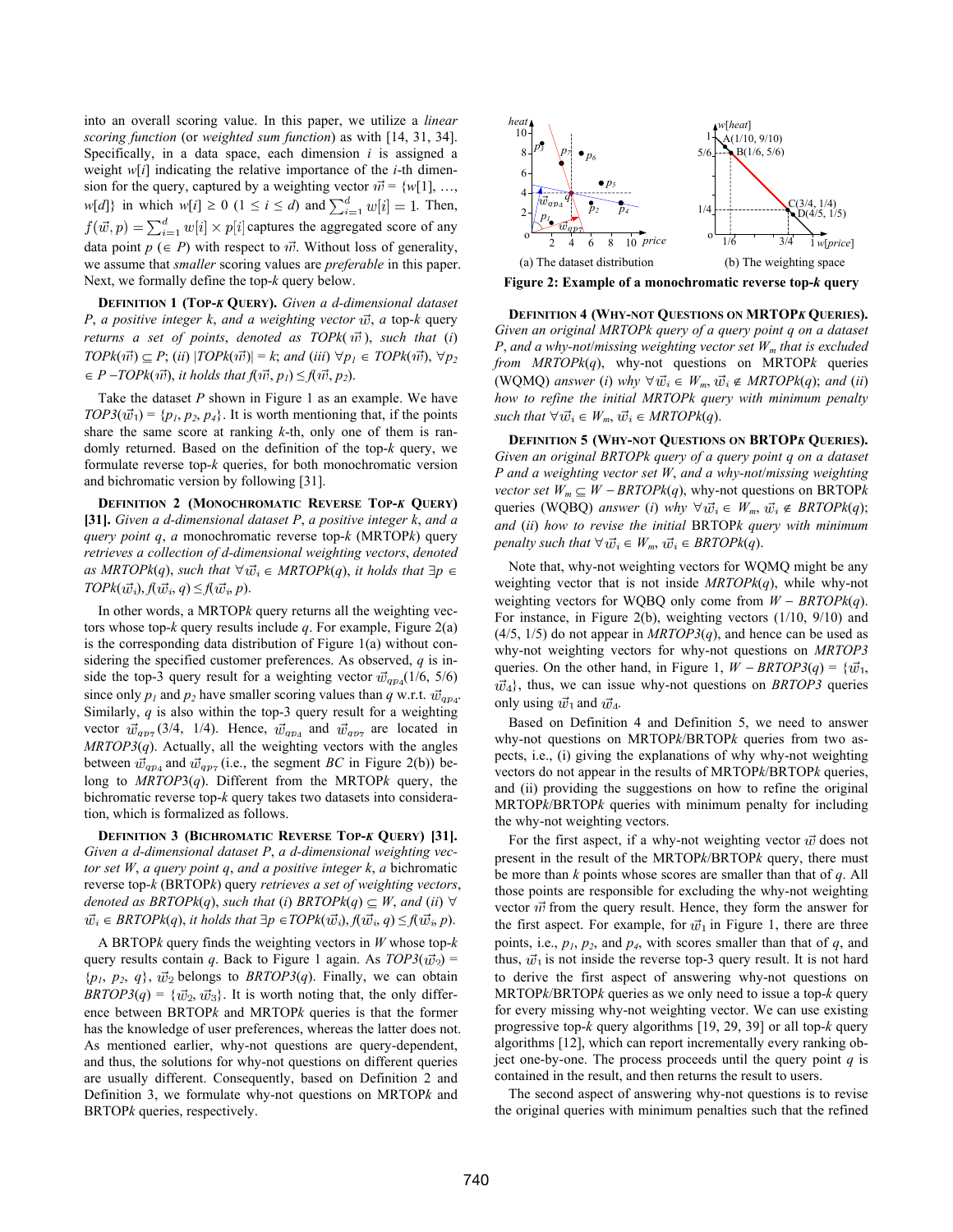

**Figure 3: Illustrations of why-not questions** 

query results include the missing why-not weighting vector(s). We find that the essence of the second aspect of answering whynot questions on MRTOP*k* and BRTOP*k* queries is identical. For why-not questions on MRTOP*k* queries, the target is to make every why-not weighting vector appear in  $MRTOPk(q)$ , i.e.,  $\forall \vec{w_i}$  $\in W_m$ ,  $\vec{w}_i \in MRTOPk(q)$ . Based on Definition 2,  $\vec{w} \in MRTOPk(q)$  $\rightarrow q \in TOPk(\vec{w_i})$  and  $\vec{w} \notin MRTOPk(q) \rightarrow q \notin TOPk(\vec{w_i})$ . Hence, why-not questions on MRTOP*k* queries can be re-phrased as: for each why-not weighting vector  $\vec{w}_i$  with  $q \notin TOPk(\vec{w}_i)$ , how to refine the original query with minimum penalty such that  $q \in$  $TOPk(\vec{w_i})$ , as shown in Figure 3(a). Similarly, according to Definition 3, we can also re-phrase why-not questions on BRTOP*k* queries, as depicted in Figure 3(b). From Figure 3, it is observed that, these two problems can be transformed to a single problem, i.e.,  $\forall \vec{w_i} \in W_m$  having  $q \notin TOPk(\vec{w_i})$ , how to refine the original query with minimum penalty such that  $q \in TOPk(\vec{w_i})$ .

It is worth mentioning that the transformed problem is inherently different from the problem of why-not questions on top-*k* queries [14], i.e., given a why-not point set  $P_m \subseteq P$  and a weighting vector  $u\vec{v}$  having  $\forall p_i \in P_m$ ,  $p_i \notin TOPk(\vec{w})$ , how to refine the original query with minimum penalty such that  $p_i \in TOPk(\vec{w})$ . The difference is two-fold. First, these two problems have totally different inputs. The inputs of our problem contain a why-not weighting vector set that captures the preferences of customers and a query point *q* representing a product of the manufacturer, while why-not questions on top-*k* queries take as inputs a why-not point set that denotes the attributes of products and a weighting vector representing a customer preference. Second, they serve different purposes. Our problem tries to make the product *q* as one of the top-*k* choices for the set of a given customer preferences, but why-not questions on top-*k* queries try to make all the specified products appear in the top-*k* result of a given weighting vector.

A straightforward way to tackle our problem is to take *q* as a why-not point and take a why-not weighting vector as a specified weighting vector, and then use the algorithms for why-not questions on top-*k* queries to refine the query. After solving all the why-not weighting vectors, *q* can be contained in the top-*k* result of every why-not weighting vector. Nevertheless, although the penalty of each refining is minimized, the total penalty of this method might not be the minimum. This is because the refining of the query needs to modify why-not weighting vectors, which has an impact on each other, and thus, it cannot be refined separately. Therefore, the algorithms for why-not questions on top-*k* queries cannot be applied to handle our problem. Based on the above analysis, we develop a *unified framework* to answer why-not questions on both MRTOP*k* and BRTOP*k* queries. Moreover, this paper focuses *only* on the second aspect of answering why-not questions as it is computationally challenging.



**Figure 4: Framework of WQRTQ** 

# **4. ANSWERING WHY-NOT QUESTIONS**

In this section, we propose a unified framework to answer whynot questions on reverse top-*k* queries, and then detail the framework, which contains three solutions based on the modification of different parameters.

## **4.1 Framework Overview**

Based on the analysis performed in Section 3, we present a unified framework called WQRTQ (i.e., **W**hy-not **Q**uestions on **R**everse **T**op-*k* **Q**ueries), which can answer why-not questions on both monochromatic and bichromatic reverse top-*k* queries. As illustrated in Figure 4, WQRTQ takes as inputs an original monochromatic/bichromatic reverse top-*k* query and the corresponding why-not weighting vector set  $W_m$ , and returns the refined reverse top-*k* query with minimum penalty to users. Specifically, it consists of the following three solutions:

(1) **Modifying** *q*. The first solution is to modify a query point *q* into *q′*, which is to be detailed in Section 4.2. To this end, we introduce the concept of *safe region* (see Definition 7). As long as the query point  $q'$  falls into the safe region, the why-not weighting vector set  $W_m$  will appear in the reverse top- $k$  query result of  $q'$ . After getting the safe region, we use the quadratic programming to get *q′* with the minimum change w.r.t. *q*.

(2) **Modifying**  $W_m$  **and**  $k$ . The second solution, to be presented in Section 4.3, is to modify a why-not weighting vector set  $W_m$ and a parameter  $k$  into  $W_m'$  and  $k'$  respectively, such that the modified  $W_m'$  belongs to the result of the reverse top- $k'$  query of  $q$ . Towards this, we present a sampling-based method to obtain *Wm′* and *k′* having the minimum *penalty*. In particular, we sample a certain number of weighting vectors that may contribute to the final result, and then, the optimal  $W_m'$  and  $k'$  are returned according to the sample weighting vectors.

(3) **Modifying**  $q$ **,**  $W_m$ **, and**  $k$ . Our third solution is to modify a query point  $q$ , a why-not weighting vector set  $W_m$ , and a parameter *k* simultaneously, as to be detailed in Section 4.4. After refining, the modified weighting vector set  $W_m'$  is contained in the reverse top-*k′* query result of *q′*. This solution utilizes the techniques of *quadratic programming*, *sampling method*, and *reuse*. To be more specific, we first fix the range of a query point and sample a certain number of query points. Then, for every sample query point, we employ the second solution to get corresponding optimal  $(W_m', k')$ . Finally, the tuple  $(q', W_m', k')$  with the smallest penalty is returned.

# **4.2 Modifying** *q*

Intuitively, if Apple finds some customers are not interested in its new computer, it can adjust some computer parameters before putting it into production so that the modified computer becomes one of customers' top-*k* options. In view of this, we propose the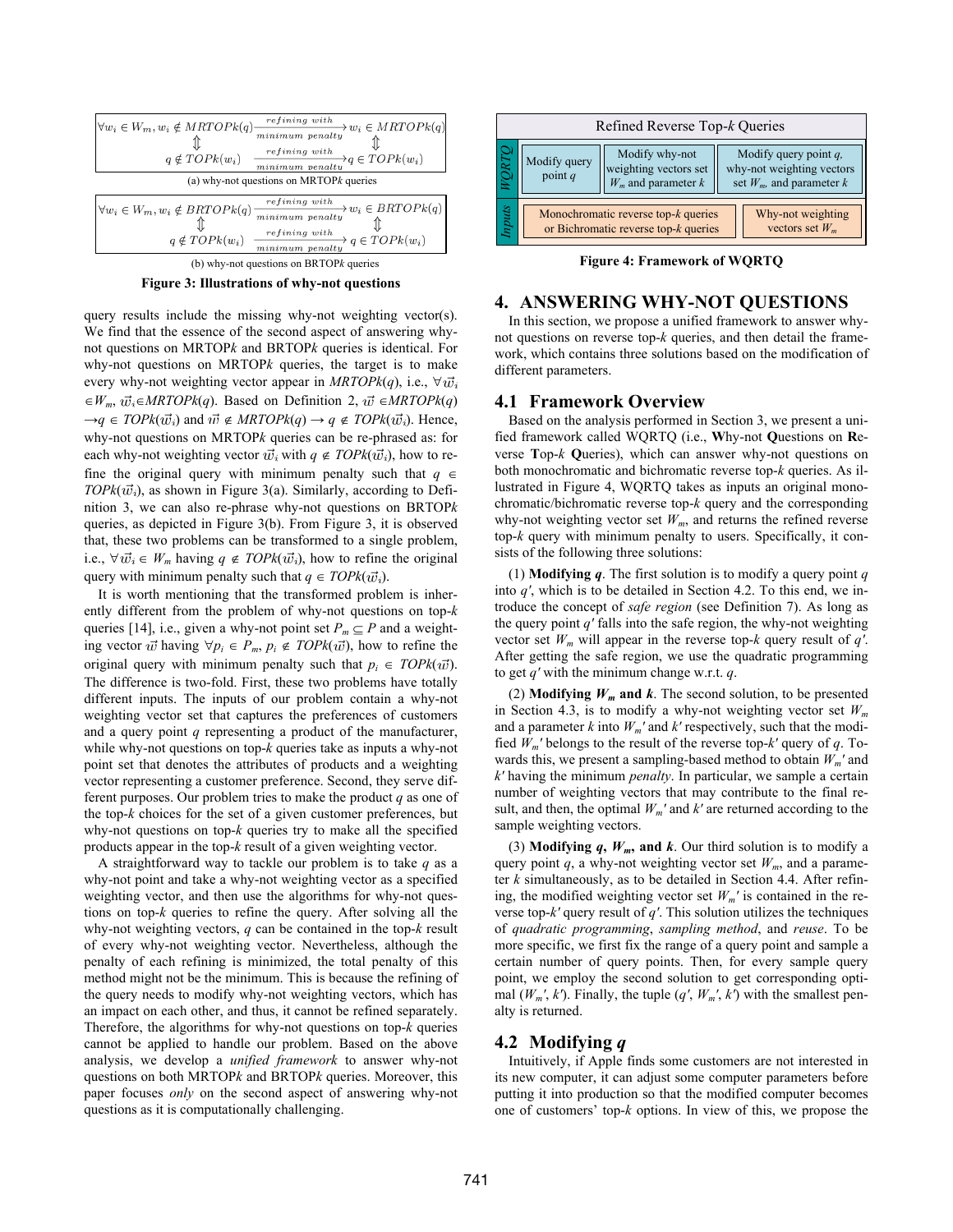



first solution to refine the original reverse top-*k* query, namely, modifying a query point *q*, as formally defined below.

**DEFINITION 6 (MODIFYING** *q***).** *Given a d-dimensional dataset P*, *a positive integer k*, *a query point q*, *and a why-not weighting vector set*  $W_m$  *with*  $\forall \vec{w}_i \in W_m$ ,  $q \notin TOPk(\vec{w}_i)$ , the modification of a query point *q is to find q' such that (i)*  $\forall \vec{w_i} \in W_m$ ,  $q' \in TOPk$  $(\vec{w_i})$ ; (*ii*)  $\forall i \in [1, d], q'[i] \leq q[i]$ ; *and* (*iii*) *the penalty of q'*, *defined in Equation* (1), *is minimum.*

$$
Penalty(q') = \frac{|q - q'|}{|q|} = \frac{\sqrt{\sum_{i=1}^{d} (q[i] - q'[i])^2}}{|q|} \quad (1)
$$

It is worth mentioning that, we use Equation (1) to quantify the modification of the product, which is also employed by Padmanabhan et al. [27] to measure quality distortation for the upgraded product. For example, in Figure 1, Kevin and Julia are not in the reverse top-3 result of *q*. If Apple modifies computer's parameter *q*(4, 4) to *q′*(3, 2.5) or *q′′*(2.5, 3.5), the new computer *q′* or *q′′* becomes one of the top-3 options for both Kevin and Julia. According to Definition 6,  $q''$  is more preferable as *Penalty* $(q')$  =  $0.318$  > *Penalty*( $q'$ ) = 0.279. Note we only consider decreasing *q*[*i*]'s value. Since (i) the scoring function is monotonic, (ii) a smaller scoring value is ranked higher, and (iii) a smaller penalty is preferable, there is no need to increase  $q[i]$ 's value. As an example, assume that  $q(4, 4)$  in Figure 1 is modified to  $q'(5, 1)$ . We can always find another query point (e.g., *q′′*(4, 1) in this case) that has smaller penalty and meanwhile generate smaller scoring value. In other words, the search space for  $q'$  can be shrunk to [0, *q*]. Furthermore, to get a qualified *q′*, we find that it is possible to locate a region within [0, *q*], namely, *q*'s *safe region*, within which the modified query point *q′* definitely falls.

**DEFINITION 7 (SAFE REGION).** *Given a d-dimensional dataset P*, *a positive integer k*, *a query point q*, *and a why-not weighting vector set Wm*, *a region in the data space is said to be safe for q*  (*i.e.*, *q*'s safe region), *denoted as SR(q)*, *such that*  $\forall q' \in SR(q)$ *and*  $\forall \vec{w}_i \in W_m$ ,  $q' \in TOPk(\vec{w}_i)$ .

In other words, if *q* is modified to *q'* by moving the query point *q* anywhere within *SR*(*q*), all the why-not weighting vectors will appear in a given reverse top-*k* query result. It is straightforward that, if we can obtain such  $SR(q)$ , the answer of our first solution is just the point in  $SR(q)$  that is closest to *q*. In the sequel, we explain how to get *SR*(*q*). In a *d*-dimensional space, given a weighting vector  $\vec{w}$  and a point  $p$ , we can get a hyperplane, denoted as  $H(\vec{w}, p)$ , which is perpendicular to  $\vec{w}$  and contains the point *p*. Then, we have the lemma below.

**LEMMA 1.** Given a hyperplane  $H(\vec{w}, p)$  formed by  $\vec{w}$  and  $p$ , (*i*) *if a point p' lies on*  $H(\vec{w}, p)$ *,*  $f(\vec{w}, p') = f(\vec{w}, p)$ *; (<i>ii*) *if a point p''*  *lies below H*( $\vec{w}$ , *p*),  $f(\vec{w}, p'') < f(\vec{w}, p)$ ; and (*iii*) *if a point p''' lies*  $above H(\vec{w}, p), f(\vec{w}, p'') > f(\vec{w}, p).$ 

**PROOF.** The proof is intuitive, and thus, it is skipped because of space limitation.  $\square$ 

According to Lemma 1, all the points lying on/below/above the hyperplane  $H(\vec{w}, p)$  have the same/smaller/bigger scoring value as/than  $p$  w.r.t.  $\vec{w}$ . Figure 5(a) explains Lemma 1 in a 2D space, where the hyperplane  $H(\vec{w}_3, p_3)$  is formed by  $\vec{w}_3$  and  $p_3$  in Figure 1. Given points  $p_1$  below  $H(\vec{w}_3, p_3)$ ,  $p_5$  above  $H(\vec{w}_3, p_3)$  and  $p_7$  on *H*( $\vec{w_3}$ ,  $p_3$ ), we have  $f(\vec{w_3}, p_1) \le f(\vec{w_3}, p_3)$ ,  $f(\vec{w_3}, p_5) \ge f(\vec{w_3}, p_3)$ , and  $f(\vec{w}_3, p_7) = f(\vec{w}_3, p_3)$ . These findings are also consistent with the data listed in Figure 1(c). Based on Lemma 1, the concept of *half space* is stated below.

**DEFINITION 8 (HALF SPACE).** Given a hyperplane  $H(\vec{w}, p)$ , the half space formed by  $u\vec{v}$  and p, denoted as  $HS(u\vec{v}, p)$ , satisfies that  $\forall p' \in HS(\vec{w}, p), f(\vec{w}, p') \leq f(\vec{w}, p).$ 

In other words,  $HS(\vec{w}, p)$  includes all the points lying on and below the hyperplane  $H(\vec{w}, p)$ . Figure 5(a) illustrates the half space  $HS(\vec{w}_3, p_3)$  formed by  $\vec{w}_3$  and  $p_3$ , i.e., the shaded area in Figure 5(a). Based on Lemma 1 and Definition 8, we present the following lemmas to explain the construction of *q*'s safe region.

**LEMMA 2.** *Given a weighting vector*  $\vec{w}$ *, and a point p which is the top k-th point of*  $\vec{w}$ *, if*  $q' \in HS(\vec{w}, p)$ *,*  $q' \in TOPk(\vec{w})$ *.* 

**PROOF.** If  $q' \in HS(\vec{w}, p)$ ,  $f(\vec{w}, q') \leq f(\vec{w}, p)$  according to Definition 8. Since *p* is the top *k*-th point of  $\vec{w}$ ,  $q' \in TOPk(\vec{w})$ based on Definition 1. The proof completes.

**LEMMA 3.** *Given a why-not weighting vector set*  $W_m = \{\vec{w}_1,$  $\vec{w}_2, \ldots, \vec{w}_n$ , and a set  $A = \{p_1, p_2, \ldots, p_n\}$  of points  $(\forall p_i \in A$  is *the top k-th point w.r.t. its corresponding why-not weighting vector*  $\vec{w}_i \in W_m$ , the safe region of a query point q is the over*lapping of all the half spaces formed by*  $\vec{w}_i$  *and*  $p_i$ *, i.e.,*  $SR(q) = \bigcap_i$  $\leq i \leq n$  *HS*( $\vec{w_i}, p_i$ ).

PROOF. The proof is straightforward according to Lemma 2 and Definition 8, and hence, it is omitted for space saving.  $\Box$ 

Figure 5(b) depicts an example of Lemma 3, which utilizes the dataset shown in Figure 1. Assume that  $\vec{w}_1$  and  $\vec{w}_4$  are two whynot weighting vectors, the corresponding top 3-rd points for  $\vec{w}_1$ and  $\vec{w}_4$  are  $p_4$  and  $p_7$ , respectively. Therefore, the safe region of *q* is the overlapping of  $HS(\vec{w}_1, p_4)$  and  $HS(\vec{w}_4, p_7)$ , i.e., the shaded area (i.e., quadrilateral *AoBq′*) in Figure 5(b).

It is worth mentioning that the safe region formed by top  $(k-1)$ th points (denoted as  $SR'(q)$ ) is a subset of  $SR(q)$ , but  $SR'(q)$  does not contain the optimal *q'*. This is because the hyperplane formed by top  $(k-1)$ -th points is always below the hyperplane formed by top *k*-th points, and hence,  $SR'(q)$  is further to *q* than  $SR(q)$ . As shown in Figure 5(b), *SR'*(*q*) is the corresponding safe region formed by top 2-nd points of  $\vec{w}_1$  and  $\vec{w}_4$ , i.e.,  $p_2$  and  $p_1$ . Obviously, *SR'*(*q*) does not contain *q'*.

After getting the safe region of *q*, we can find the optimal query point *q′* with the minimum cost w.r.t. *q*. Take Figure 5(b) as an example again, point *q′* is the desirable refined query point. However, it is found that the safe region is a convex polygon bounded by hyperplanes. Thus, the above safe region computation does not scale well with the dimensionality because computing the intersection of half spaces becomes increasingly complex and prohibitively expensive in high dimensions [2]. Actually, finding the op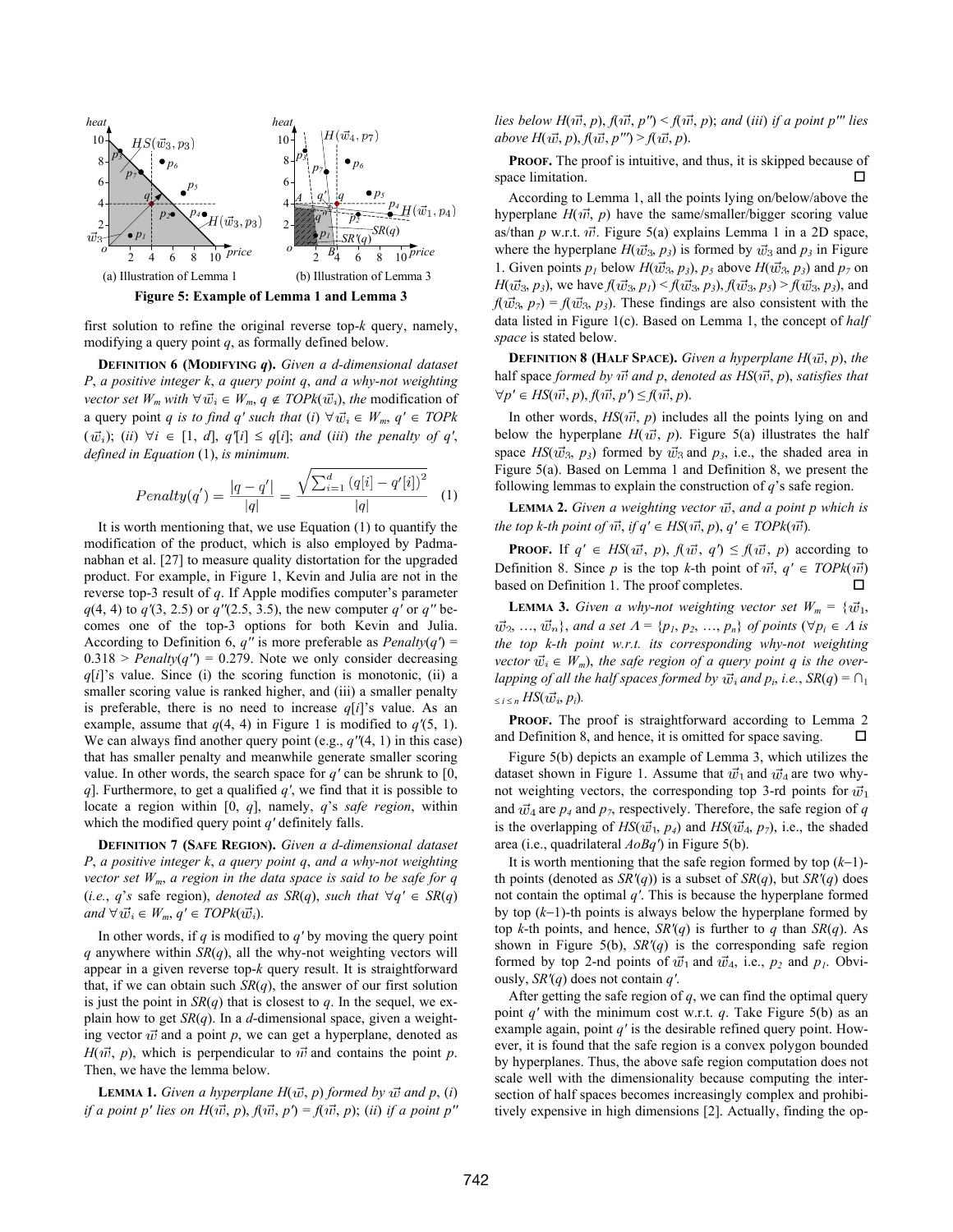timal query point *q′* with the minimum cost w.r.t. *q* is an optimization problem. Moreover, the penalty function of *q′* (i.e., Equation (1)) can be seen as a quadratic function. In light of this, we employ the quadric programming to find the optimal *q′* without computing the exact safe region. Specifically, the quadric programming can be represented in the following form:

$$
\min_{\mathbf{B}} f(x) = \frac{1}{2} x^T H x + x^T c
$$
\n
$$
\text{s.t.} \begin{cases} Ax \leq b \\ lb \leq x \leq ub \end{cases} \tag{2}
$$

It derives the optimal *x* that minimizes  $f(x)$  under the constraints  $Ax \leq b$  and  $lb \leq x \leq ub$ , in which  $f(x)$  is an objective function; *H* and *A* are matrixes; *x*, *c*, *b*, *lb*, and *ub* are vectors; and superscript *T* denotes transposition. Our problem is actually an optimization problem, as the goal is to obtain *q'* with the smallest penalty. Hence, we utilize the quadric programming to obtain the optimal *q'*. For simplicity, in this paper, we assume that the objective function for our problem is  $f(q') = \sum_{i=1}^{d} (q[i] - q'[i])^2$  $=\frac{1}{2}(q')^T H q' + (q')^T c$ , where  $H = \text{diag}(2, 2, ..., 2)$  is a  $d \times d$ diagonal matrix with all eigenvalues being 2, and  $c = (-2q[1])$ .  $2q[2]$ , ...,  $-2q[d]$ ) is a *d*-dimensional vector.

In addition, given a why-not weighting vector set  $W_m = \{\vec{w}_1, \vec{w}_2\}$  $\vec{w}_2, \ldots, \vec{w}_n$  and a point set  $A = \{p_1, p_2, \ldots, p_n\}$   $(p_i \in A$  is the top *k*-th point of  $\vec{w}_i \in W_m$ , the optimal (modified) *q'* falling into the safe region must satisfy that,  $\forall \vec{w_i} \in W_m$  and  $\forall p_i \in A, f(\vec{w_i}, q') \leq \vec{w_i}$  $f(\vec{w}_i, p_i)$  according to Definition 7, which can be represented by  $Aq' \leq b$  in Equation (2), where *A* defined below is a  $n \times d$  matrix and  $b = (f(\vec{w_1}, p_1), f(\vec{w_2}, p_2), ..., f(\vec{w_n}, p_n))$ . As mentioned earlier, the varying range of *q* is [0, *q*]. Consequently,  $0 \le q' \le q$ corresponds to  $lb \leq x \leq ub$ .

$$
A = \begin{vmatrix} w_1[1] & w_1[2] & \dots & w_1[d] \\ w_2[1] & w_2[2] & \dots & w_2[d] \\ \vdots & \vdots & \ddots & \vdots \\ w_n[1] & w_n[2] & \dots & w_n[d] \end{vmatrix}
$$

Based on the above analysis, we propose the algorithm called MQP to **m**odify the **q**uery **p**oint *q*, whose pseudo-code is presented in Algorithm 1. First, we adopt the branch-and-bound method to find the top *k*-th point for every why-not weighting vector (lines 1-12). Then, we use the interior-point quadratic programming algorithm **QuadProg** [26], which is based on a logarithmic barrier function method, to get the optimal refined query point *q′* (lines 13-14). In particular, **QuadProg** iteratively finds an approximate Newton direction associated with the Karush-Kuhn-Tucker system of equations which characterizes a solution of the logarithmic barrier function problem. Due to space limitation, the details of **QuadProg** are omitted here. The time complexity of MQP is given in Theorem 1 below.

**THEOREM 1.** The time complexity of MQP algorithm is *O*(|*RT*|  $\times |W_m| + d^3 \times L$ , in which |*RT*| is the cardinality of R-tree, *d* is the dimensionality, and  $L = \lfloor log(d^3 + 1) \rfloor + \lfloor log(\theta + 1) \rfloor + \lfloor log(\omega + 1) \rfloor$  $+[log(d+n)]$  with  $\omega = max(f(\vec{w_1}, p_1), f(\vec{w_2}, p_2), ..., f(\vec{w_n}, p_n))$  and  $\theta$  = *max*(*q*[1], *q*[2], ..., *q*[*d*]).

**PROOF.** MOP algorithm consists of two phases. The first phase is to find the top *k*-th point for each why-not weighting vector. In the worst case, it needs to traverse the whole R-tree  $|W_m|$  times, whose time complexity is  $O(|RT| \times |W_m|)$ . The second phase is the

| <b>Algorithm 1</b> Modifying query point $q$ (MQP)                                    |  |  |  |  |  |  |
|---------------------------------------------------------------------------------------|--|--|--|--|--|--|
| <b>Input:</b> an R-tree RT on a set P of data points, a query point q,                |  |  |  |  |  |  |
| a parameter k, a why-not weighting vector set $W_m$                                   |  |  |  |  |  |  |
| Output: $q'$                                                                          |  |  |  |  |  |  |
| /* $HP$ is a min-heap; $\Lambda$ is a set storing the top k-th point for each why-not |  |  |  |  |  |  |
| weighting vector; H and A are matrixes; c, b, lb, and ub are vectors. */              |  |  |  |  |  |  |
| 1: for each weighting vector $w_i \in W_m$ do                                         |  |  |  |  |  |  |
| initialize the min-heap $HP$ with all root entries of RT and count = 0<br>2:          |  |  |  |  |  |  |
| 3:<br>while $HP \neq \emptyset$ do                                                    |  |  |  |  |  |  |
| 4:<br>de-heap the top entry $e$ of $HP$                                               |  |  |  |  |  |  |
| 5:<br>if $e$ is a data point then                                                     |  |  |  |  |  |  |
| 6:<br>$count++$                                                                       |  |  |  |  |  |  |
| 7:<br>if count $=k$ then                                                              |  |  |  |  |  |  |
| 8:<br>add $e$ to $\Lambda$                                                            |  |  |  |  |  |  |
| 9:<br>break                                                                           |  |  |  |  |  |  |
| 10:<br>else // e is an intermediate (i.e., a non-leaf) node                           |  |  |  |  |  |  |
| 11:<br><b>for</b> each child entry $e_i \in e$ <b>do</b>                              |  |  |  |  |  |  |
| 12:<br>insert $e_i$ into $HP$                                                         |  |  |  |  |  |  |
| 13: set H, A, c, b, lb, and ub by using $W_m$ , A, and q                              |  |  |  |  |  |  |
| 14: $q' = \text{QuadProg}(H, A, c, b, lb, ub)$ // interior-point quadratic            |  |  |  |  |  |  |
| programming algorithm in $[26]$                                                       |  |  |  |  |  |  |
| 15: return $a'$                                                                       |  |  |  |  |  |  |

quadratic programming, whose time complexity is  $O(d^3 \times L)$  [26]. Therefore, the total time complexity of MQP is  $O(|RT| \times |W_m| + d^3)$  $\times$  *L*). The proof completes.

# **4.3 Modifying**  $W_m$  and k

Imagine that, if the computer  $q$  in Figure 1 has been put into production, changing attribute values might not be the best solution. Fortunately, as pointed out by Carpenter and Nakamoto [6], consumer preferences may actually be influenced by proper marketing strategies, such as advertising, which is proved by the example of Wal-Mart [1]. Hence, alternatively, Apple can influence customer to change their preferences, such that the computer *q* appears in customers' wish list. To this end, we develop the second solution to refine the original reverse top-*k* query by modifying the customers' preferences. Since customers' preferences are application-dependent and the reverse top-*k* query studied in this paper involves two types of customers' preferences, i.e.,  $W_m$  and  $k$ , our second solution is to modify a why-not weighting vector set *Wm* and a parameter *k*.

Firstly, we give the penalty model to quantify the total changes of  $W_m$  and *k*. We use  $\Delta W_m$  and  $\Delta k$  to measure the cost of the modification of  $W_m$  and  $k$  respectively, where

$$
\begin{cases} \Delta k = max(0, k' - k) \\ \Delta W_m = \sum_{i=1}^{|W_m|} \sqrt{\sum_{j=0}^d (w_i[j] - w'_i[j])^2} \end{cases}
$$
 (3)

It is worth noting that, there is a possibility that the modified *k′* value may be smaller than the original *k* value. In this case, we set  $\Delta k$  to 0. For example, assume that ( $W_m$ ,  $k = 6$ ) is modified to ( $W_m'$ ,  $k'$  = 3). Since *q* belongs to the top-3 query result of every refined why-not weighting vector, it must also be in the corresponding top-6 query result. Consequently, it is unnecessary to increase the original *k*. In addition,  $\Delta W_m$  is just the sum of every why-not weighting vector penalty. In a word, we utilize the sum of Δ*Wm* and Δ*k* to capture the total change of customer preferences. Given the fact that the customers' tolerances to the changes of  $W_m$  and  $k$ are different, we utilize two non-negative parameters, namely, *α* and  $\beta$  with  $(\alpha + \beta = 1)$ , to capture customers' tolerance to the changes of  $k$  and  $W_m$ , respectively. Then, a normalized penalty model is defined as follows.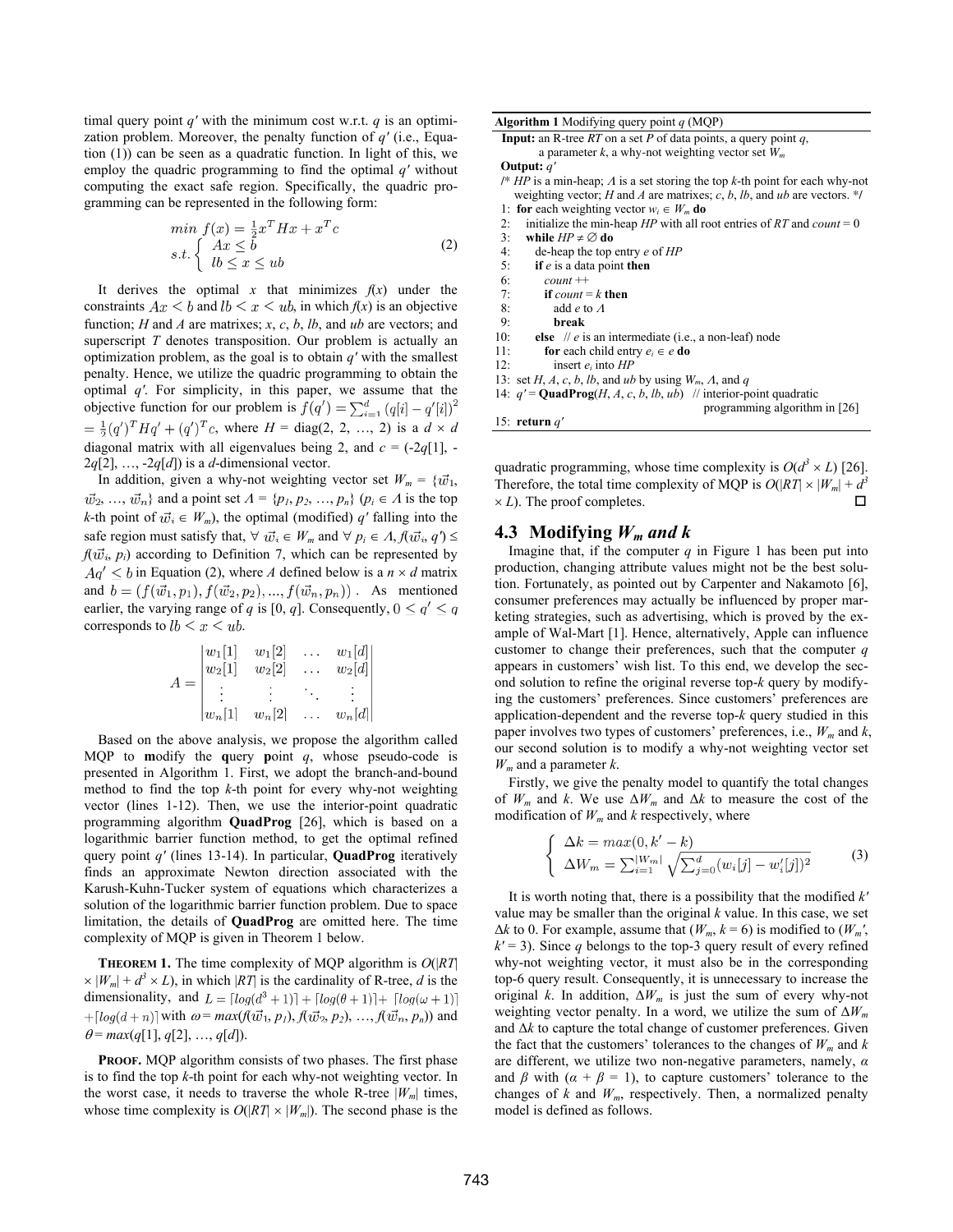$$
Penalty(W_m', k') = \alpha \frac{\Delta k}{\Delta k_{max}} + \beta \frac{\Delta W_m}{(\Delta W_m)_{max}}
$$

Here,  $\Delta k_{max}$  refers to the maximum value of  $\Delta k$  which can be derived by  $(k'_{max} - k)$  with  $k'_{max}$  calculated by Lemma 4 below.

**LEMMA 4.** *Given a set*  $R = \{r_1, r_2, ..., r_n\}$ , *where*  $r_i \in R$  *is the actual ranking of a query point q under the corresponding whynot weighting vector*  $\vec{w_i} \in W_m$ , *then*  $k'_{max} = max(r_1, r_2, \ldots, r_n)$ .

**PROOF.** Assume that we have a refined  $W_m'$  and  $k'$  with  $\Delta W_m' =$ 0, the corresponding  $k' = max(r_1, r_2,..., r_n)$ . Any other possible refined  $W_m$ <sup>*′′*</sup> and  $k''$  with  $\Delta W_m$ <sup>*′′* > 0 must have its  $k''$  <  $max(r_1,$ </sup>  $r_2, \ldots, r_n$  or it cannot be the optimal result. Consequently,  $k'_{max} = mc(r, r, r)$  and the proof completes  $max(r_1, r_2, \ldots, r_n)$ , and the proof completes.

As shown in Figure 1, the actual rankings of *q* under why-not weighting vectors  $\vec{w}_1$  and  $\vec{w}_4$  are 4 and 4 respectively, and thus,  $k'_{max} = 4$ .

Similarly,  $(\Delta W_m)_{max}$  refers to the maximum value of  $\Delta W_m$ , and it has been proven in [13] that  $\Delta \vec{w_i} \leq \sqrt{1 + \sum_{i=1}^d (w_i[j])^2}$ . As , we have  $(\Delta W_m)_{max} = \sum_{i=1}^{|W_m|} \sqrt{1 + \sum_{j=1}^d (w_i[j])^2}$ . Based on the above analysis, we re-form the normalized penalty model below.

$$
Penalty(W_m', k') = \alpha \frac{max(0, k' - k)}{max(r_1, r_2, ..., r_n) - k} + \beta \frac{\sum_{i=1}^{|W_m|} \sqrt{\sum_{j=1}^d (w_i[j] - w'_i[j])^2}}{\sum_{i=1}^{|W_m|} \sqrt{1 + \sum_{j=1}^d (w_i[j])^2}}
$$
(4)

Given the fact that customer preferences are applicationdependent, Equation (4) provides a reasonable estimation of the differences between customer preferences in terms of the reverse top-*k* query. Based on Equation (4), we formally define the problem of modifying *Wm* and *k* as follows.

**DEFINITION 9 (MODIFYING**  $W_M$  **AND** *K***).** *Given a d-dimensional dataset P*, *a positive integer k*, *a query point q*, *and a why-not weighting vector set*  $W_m = {\overline{w_1}, \overline{w_2}, ..., \overline{w_n}} \quad (\forall \overline{w_i} \in W_m, q \notin W_m)$ *TOPk*( $\vec{w}_i$ )), the modification of  $W_m$  and k is to find  $W_m' = {\vec{w}_1'}$ .  $\vec{w}'_2, \ldots, \vec{w}'_n$  and  $k'$ , such that  $(i) \,\forall \vec{w}'_i \in W_m$ ,  $q \in TOPk'(\vec{w}'_i)$ ; and (*ii*) *the Penalty*( $W_m$ ',  $k$ ') *is minimized.* 

Take Figure 1 as an example again and assume that  $\alpha = \beta = 0.5$ for simplicity. If we modify Kevin's and Julia's weighting vectors to  $\vec{w}'_1$  = (0.18, 0.82) and  $\vec{w}'_4$  = (0.75, 0.25) respectively, Kevin and Julia will appear in the reverse top-3 query result of *q* with *Penalty* = 0.121. Alternatively, we can modify *k* to  $k' = 4$  and remain the weighting vectors unchanged, Kevin and Julia will also appear in the reverse top-4 query result of  $q$  with *Penalty* = 0.5. Based on Definition 9, the first modification is better.

Since the function *Penalty*( $W_m$ <sup>*'*</sup>,  $k$ <sup>*'*</sup>) is not differentiable when  $k$ <sup>*'*</sup>  $= k$ , it is impossible to use a gradient descent based method to compute (*Wm′*, *k′*) with minimal cost. Another straightforward way is to find the optimal  $(W_m', k')$  from all the candidates. Although the total number of candidate  $(W_m', k')$  is infinite in an infinite weighting vector space, it is certain that only tuples  $(W_m)$ , *k′*) satisfying Lemma 5 are the candidate tuples for the final result.

**LEMMA 5.** *Given a why-not weighting vector set*  $W_m = \{\vec{w}_1,$  $\vec{w}_2, \ldots, \vec{w}_n$ , *a refined*  $W_m' = {\vec{w}'_1, \vec{w}'_2, \ldots, \vec{w}'_n}$  *and k', and a set*   $R' = \{r_1', r_2', \ldots, r_n'\}$  ( $r_i' \in R'$  is the actual ranking of *q* under  $\vec{w}_i' \in R$ *W<sub>m</sub>*<sup> $\prime$ </sup>), *if a tuple* (*W<sub>m</sub>*<sup> $\prime$ </sup>, *k*<sup> $\prime$ </sup>) *is a candidate tuple, <i>it holds that*: (*i*)  $k' =$ *max*( $r_1$ ',  $r_2$ ', ...,  $r_n$ '); *and* (*ii*)  $\forall r_i' \in R'$  ( $1 \le i \le n$ ), *there does not exist another weighting vector*  $\vec{w}''_i$  *under which the real ranking of q is r<sub>i</sub>' and*  $|\vec{w}''_i - \vec{w}_i|$  <  $|\vec{w}'_i - \vec{w}_i|$ .

**PROOF.** First, assume that the statement (i) is not valid, i.e., an answer tuple  $(W_m', k')$  has  $k' > max(r_1', r_2', ..., r_n')$  or  $k' < max(r_1',$ *r*<sub>2</sub><sup>*′*</sup>, …, *r<sub>n</sub>*<sup>*′*</sup>). If  $k' > max(r_1', r_2', ..., r_n') = k''$ , *Penalty*( $W_m'$ ,  $k'$ ) > *Penalty*(*Wm′*, *k′′*), and hence, it cannot be the optimal answer. If *k′*  $\leq$  *max*(*r<sub>1</sub>'*, *r<sub>2</sub>'*, ..., *r<sub>n</sub>*'), then  $\exists \vec{w}'_i \in W_m$ ',  $q \notin TOPk'(\vec{w}'_i)$ , which contradicts with the statement (i) of Definition 9. Thus, our assumption is invalid. Second, assume that statement (ii) is invalid, i.e., for an answer tuple  $(W_m', k')$ , there is a  $\vec{w}''_i$  with  $|\vec{w}''_i |\vec{w}_i|$  <  $|\vec{w}_i' - \vec{w}_i|$  and meanwhile the actual ranking of *q* under  $\vec{w}_i''$ being  $r_i'$ . If  $|\vec{w}_i'' - \vec{w}_i| < |\vec{w}_i' - \vec{w}_i|$ , then  $\Delta W_m'$  is not minimal. Therefore, *Penalty*( $W_m$ ',  $k'$ ) is not minimum, and ( $W_m$ ',  $k'$ ) cannot be the final result, which contradicts with the condition of Lemma 5. Hence, our assumption is invalid. The proof completes.  $\Box$ 

According to Lemma 5, the qualified candidates *Wm′* and *k′* interact with each other, which can facilitate their search process. If we fix one parameter, the other one can be computed accordingly. Since the weighting vector space for  $W_m'$  is infinite, it is impossible to fix  $W_m'$ . Consequently, we try to fix  $k'$ . Given a specified dataset and a query point, the range of *k′* can be determined by the number of the points *incomparable* with *q* and the number of the points *dominating q*. Specifically, if a point  $p_1$ dominates another point  $p_2$ , it holds that, for every  $i \in [1, ..., d]$ ,  $p_1[i] \leq p_2[i]$  and there exists at least one  $j \in [1, ..., d]$ ,  $p_1[j] \leq p_2[j]$ . If  $p_1$  neither dominates  $p_2$  nor is dominated by  $p_2$ , we say that  $p_1$  is incomparable with  $p_2$ . For instance, in Figure 2(a), the query point *q* is dominated by  $p_1$ , and it is incomparable with  $p_3$ . Given a *d*dimensional dataset *P* and a query point *q*, we can find all the points (denoted as *D*) that dominate *q* and all the points (denoted as *I*) that are incomparable with *q*. Thus, a possible ranking of *q* could be  $R_q = \{(|D| + 1), (|D| + 2), ..., (|D| + |I| + 1)\},\}$ , which is also the range of *k′*.

If we fix the query point *q*'s ranking  $r_i$  with  $r_i \in R_q$ , for every why-not weighting vector  $\vec{w_i}$ , we can find its corresponding  $\vec{w_i'}$ with the minimal  $| \vec{w}'_i - \vec{w}_i |$  by utilizing the quadratic programming. After finding all these weighting vectors for each *ri*  $R_q$ , we can get the optimal  $W_m'$  and  $k'$ . However, for a single why-not weighting vector, if all rankings of *q* have to be considered, there are in total  $2^{|l|}$  quadratic programming problems in the worst case, as proved in [14]. Totally, for the entire whynot weighting vector set  $W_m$ , it needs to solve  $|W_m| \times 2^{|I|}$  quadratic programming problems, which is costly. Nonetheless, if we can find  $\vec{w}_i''$  that approximates the minimum  $|\vec{w}_i' - \vec{w}_i|$ , it would save the search significantly even though it is not the exact answer. Hence, in the second solution, we trade the quality of the answer with the running time, and propose a sampling based algorithm, which finds an approximate optimal answer.

The basic idea of the sampling-based algorithm is as follows. We first sample a certain number of weighting vectors from the sample space, and then, we use these sample weighting vectors to find  $(W_m', k')$  with minimum penalty. In particular, there are three issues we have to address: (i) how to get the high quality sample weighting vectors; (ii) how to decide a proper sample size; and (iii) how to use the sample weighting vectors to obtain  $(W_m', k')$  with minimum penalty. Next, we discuss the three issues in detail.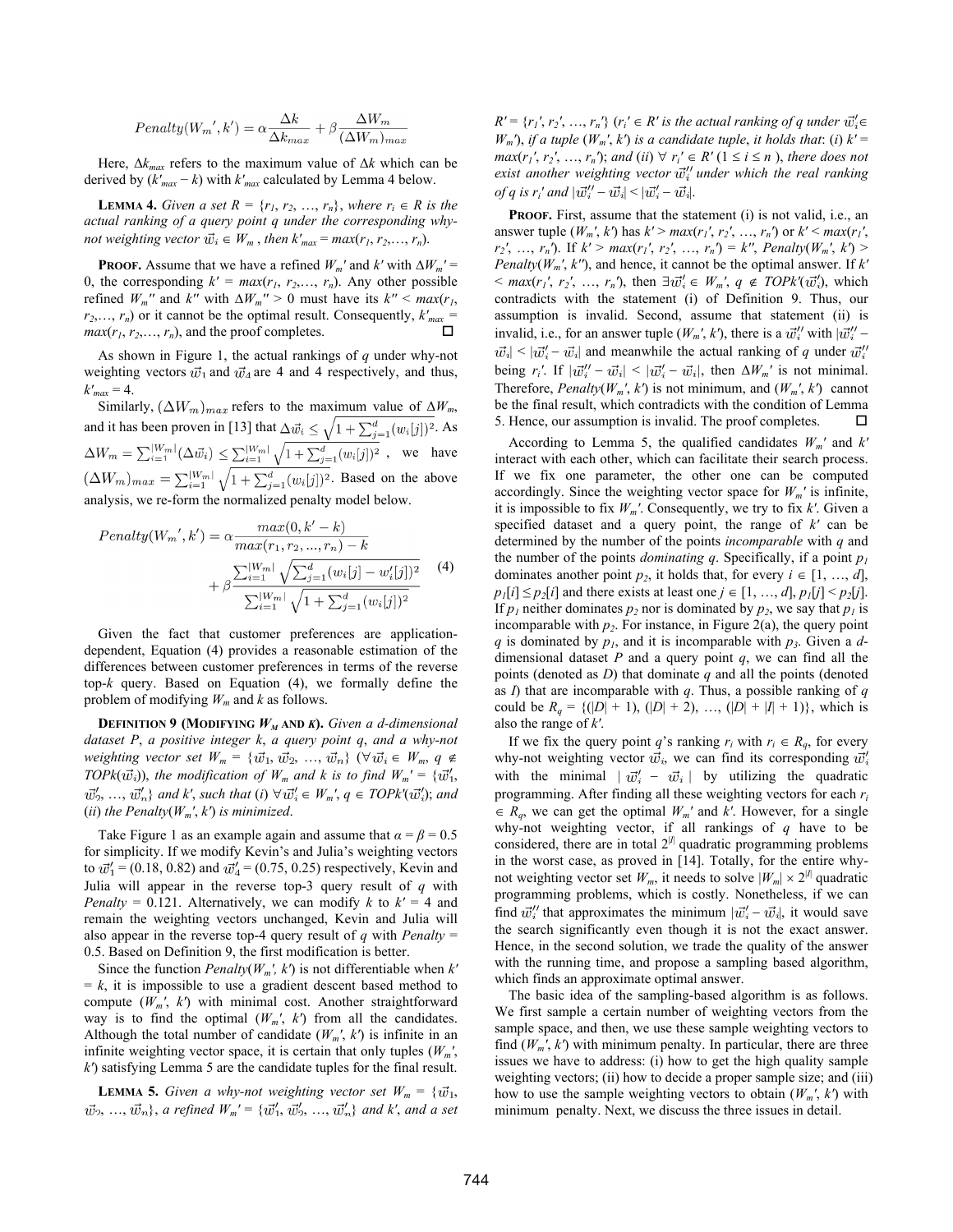First, how can we get the high quality sample weighting vectors that have a direct impact on the quality of the final answer? It is worth noting that, the full *d*-dimensional weighting vector space is the hyperplane  $\sum_{i=1}^{d} w[i] = 1$  in which  $w[i] \ge 0$  ( $1 \le i \le d$ ). However, if we take the whole weighting vector space, which is very big, as a sample space, the quality of sample weighting vectors may not be desirable. Hence, we have to narrow down the sample space. According to the statement (ii) of Lemma 5, for a fixed *k'*, the modified weighting vector  $\vec{w}'_i \in W_m'$  has the minimum  $|\vec{w}_i' - \vec{w}_i|$  w.r.t.  $\forall \vec{w}_i \in W_m$ . Thus, we should sample the weighting vector that can approximate to the minimum  $|\vec{w}_i'-\vec{w}_i|$ . As proved in [14], for a fixed  $k'$ , the weighting vector  $\vec{w}'_i$ , which has the minimum  $|\vec{w}_i - \vec{w}_i|$  w.r.t.  $\vec{w}_i$ , exists in one of the hyperplanes formed by *I* and *q*. Specifically, for a point  $p \in I$ , the hyperplane formed by p and q is:  $(\vec{p} - \vec{q}) \cdot \vec{w} = 0$ . Consequently, all the hyperplanes intersecting with  $\sum_{i=1}^{a} w[i] = 1$  constitute the sample space.

Second, how shall we decide an appropriate sample size? It is well known that, the bigger the sample size, the higher the quality of the result. Nonetheless, it is impossible to sample an infinite number of weighting vectors. A larger sample size increases the cost. Hence, in this paper, we take the sample size |*S*| as a user specified parameter, which can better meet users' requirements.

Third, how to use the sample weighting vectors to get  $(W_m', k')$ with the minimal penalty? There are two possible solutions. The first solution is, for every why-not weighting vector  $\vec{w}_i \in W_m$ , to find a sample weighting vector  $\vec{w}_s$  with minimum  $|\vec{w}_s - \vec{w}_i|$ , and then replace  $\vec{w}_i$  with  $\vec{w}_s$ . After replacing all why-not weighting vectors, we can obtain a refined *Wm′*. The corresponding *k′* can be computed according to Lemma 5(i). The second method is to select randomly  $|W_m|$  sample weighting vectors to replace  $W_m$ , and we then can get a candidate refined tuple  $(W_m', k')$ . The optimal  $(W_m', k')$  can be found from the entire candidates.

For the first solution, we can ensure that the refined  $W_m'$  is optimal, while the total penalty of *Wm′* and *k′* may not be the minimum. For the second solution, if all candidate tuples are considered, there are in total  $|S|^{[W_m]}$  instances, whose computation cost could be very expensive. Thus, we present an efficient approach that only examines up to |*S*| instances, supported by Lemma 6.

**LEMMA 6.** Given a candidate tuple  $(W_m', k')$ , and a weighting *vector*  $\vec{w}$  (*the ranking of q under*  $\vec{w}$  *is bigger than k'*), *if*  $\exists$   $\vec{w}'_i$   $\in$  $W_m'$  *such that*  $|\vec{w}_i - \vec{w}| \leq |\vec{w}'_i - \vec{w}_i|$  ( $\vec{w}_i$  is the original why-not *weighting vector w.r.t.*  $\vec{w}'_i$ *), there exist another candidate tuple*  $(W_m'', k'')$ , where  $W_m'$  contains  $\overrightarrow{w}$ .

**PROOF.** If  $\exists \vec{w}'_i \in W_m'$  such that  $|\vec{w}_i - \vec{w}| < |\vec{w}'_i - \vec{w}_i|$ , we can obtain a new  $W_m$ <sup>*''*</sup> from  $W_m$ <sup>'</sup> by replacing all these  $\vec{w}'_i$  with  $\vec{w}$ , and its corresponding *k''*. Although  $k'' > k'$ ,  $\Delta W_m'' \leq \Delta W_m'$ . Thus,  $(W_m'$  $k'$ <sup>*()*</sup>) is a candidate tuple for the final result including  $\vec{w}$ .

According to Lemma 6, we can get the optimal refined  $W_m$  and *k* by examining the sample weighting vectors one by one. To be more specific, for every sample weighting vector, we compute its corresponding ranking of *q*. We also sort the whole sample weighting vectors in ascending order of the ranking of *q.* Next, we initialize a candidate tuple  $(W_m', k')$  to the first sample weighting vector and its corresponding ranking of *q*. For each remaining sample weighting vector  $\vec{s}$ , we examine whether it can contribute

#### **Algorithm 2** Modifying  $W_m$  and  $k$  (MWK)

**Input:** an R-tree *RT* on a set *P* of data points, a query point *q*, a

parameter *k*, a why-not weighting vector set  $W_m$ , a sample size |*S*| **Output:** *Wm′* and *k′*

- $\mathcal{N}^*$  *D* is the set of points that dominate  $q$ ; *I* is the set of points that are incomparable with *q*; *HP* is a min-heap; *k′max* is the maximal value of *k′*; *S* is the set of sample weighting vectors; *CW* is a candidate  $W_m$ *<sup>'</sup>*;  $P_{min}$  is the penalty of the current optimal candidates *Wm′* and *k′*. \*/
- 1: initialize  $k'_{max} = \infty$  and a min-heap  $HP = \emptyset$
- 2: **FindIncom** (*RT*, *q*, *HP*, *D*, *I*)
- 3: sample |*S*| weighting vectors from the hyperplanes formed by *I* and *q*, and add them to *S*
- 4: **for** each  $\vec{s}_i \in S$  **do**
- 5: compute the ranking  $rs_i$  of *q* based on *D* and *I* 6: sort *S* in ascending order of  $rs_i$  values
- 6: sort *S* in ascending order of *rsi* values
- 7: **for** each weighting vector  $\vec{w}_i \in W_m$  **do**<br>8: compute the ranking r, of a based on
- 8: compute the ranking  $r_i$  of  $q$  based on *D* and *I* 9: if  $k'_{max} < r_i$  then  $k'_{max} = r_i$
- **if**  $k'_{max} < r_i$  **then**  $k'_{max} = r_i$
- 10: initialize the *CW* with the first sample weighting vector in *S*
- 11: initialize  $W_m' = W_m$ ,  $k' = k'_{max}$ , and  $P_{min} = Penalty(W_m', k')$
- 12: **for** each remaining  $\vec{s}_i \in S$  and its corresponding  $rs_i$  **do**
- 13: **if**  $k'_{max} < rs_i$  **then break** // Lemma 4<br>14: **for** each  $c\vec{w}_i \in CW$  and  $\vec{w}_i \in W_m$  **do**
- 14: **for** each  $c\vec{w}_j \in CW$  and  $\vec{w}_j \in W_m$  **do**<br>15: **if**  $|\vec{s}_i \vec{w}_j| < |c\vec{w}_j \vec{w}_j|$  **then**  $c\vec{w}_j =$
- if  $|\vec{s}_i \vec{w}_j|$  <  $|c\vec{w}_j \vec{w}_j|$  then  $c\vec{w}_j = \vec{s}_i$  //updates *CW* using  $\vec{s}_i$
- 16: **if** *CW* is updated **then**
- 17: **if** *Penalty* (*CW*,  $rs_i$ ) < *P<sub>min</sub>* **then**
- 18:  $W_m' = CW, k' = \max(k, rs_i), \text{ and } P_{min} = \text{Penalty}(W_m', rs_i)$
- 19: **return** *Wm′* and *k′*

**Function FindIncom** (*RT*, *q*, *HP*, *D*, *I*)

- **Input:** an R-tree *RT* on a dataset *P*, a query point *q*, a min-heap *HP*, two point sets *D* and *I*
- 20: initialize sets  $D = I = \emptyset$  and a min-heap  $HP = \emptyset$
- 21: insert all root entries of *RT* into *HP*
- 22: **while**  $HP \neq \emptyset$  **do**<br>23: **de-heap** the top
- 23: de-heap the top entry  $e$  of  $HP$ <br>24: **if**  $e$  is a data point **then**
- 24: **if**  $e$  is a data point **then**<br>25: **if**  $e$  dominates  $q$  **then**
- if  $e$  dominates  $q$  then add  $e$  to  $D$
- 26: **else if** *e* is not dominated by *q* **then** add *e* to *I*
- 27: **else** // *e* is an intermediate node
- 
- 28: **for** each child entry  $e_i \in e$  **do**<br>29: **if**  $e_i$  is not dominated by q **t** if  $e_i$  is not dominated by  $q$  then insert  $e_i$  into  $HP$

to the final result. Based on Lemma 6, if  $\exists \vec{w}'_i \in W_m'$ ,  $|\vec{w}_i - \vec{s}|$  $|\vec{w_i} - \vec{w'_i}|$ , we replace all such  $\vec{w'_i}$  with  $\vec{s}$  and get a new  $(W_m''', k'')$ . Thereafter, we obtain some candidate tuples  $(W_m', k')$ , and the one with the minimal penalty is the final answer.

Based on the above discussion, we present our sampling based algorithm called MWK to modify  $W_m$  and  $k$ . The pseudo-code of MWK is shown in Algorithm 2. Initially, MWK invokes a function **FindIncom** that follows the branch-and-bound traversal to find the data point sets *D* and *I* (line 2), with its details depicted in lines 20-29 of Algorithm 2. Then, we sample |*S*| weighting vectors from the hyperplanes formed by *I* and *q*, maintained by *S*  (line 3). For every sample weighting vector  $\vec{s}_i$ , the algorithm computes the ranking  $rs_i$  of q, and then sorts vectors  $\vec{s}_i$  in *S* based on ascending order of *rsi* (lines 4-6). Thereafter, the maximum value of *k'* is obtained (lines 7-9) for pruning later. MWK then examines, for each sample weighting vector  $\vec{s}_i$ , whether  $\vec{s}_i$  can contribute to the final result based on Lemma 6, and then gets the tuple  $(W_m', k')$  with the minimum penalty (lines 12-18). Theorem 2 below presents the time complexity of MWK algorithm.

**THEOREM 2.** The time complexity of MWK algorithm is *O*(|*RT*|  $+ |S| \times |W_m|$ , with |*S*| the cardinality of a sample weighting vector set and  $|W_m|$  the cardinality of a why-not weighting vector set.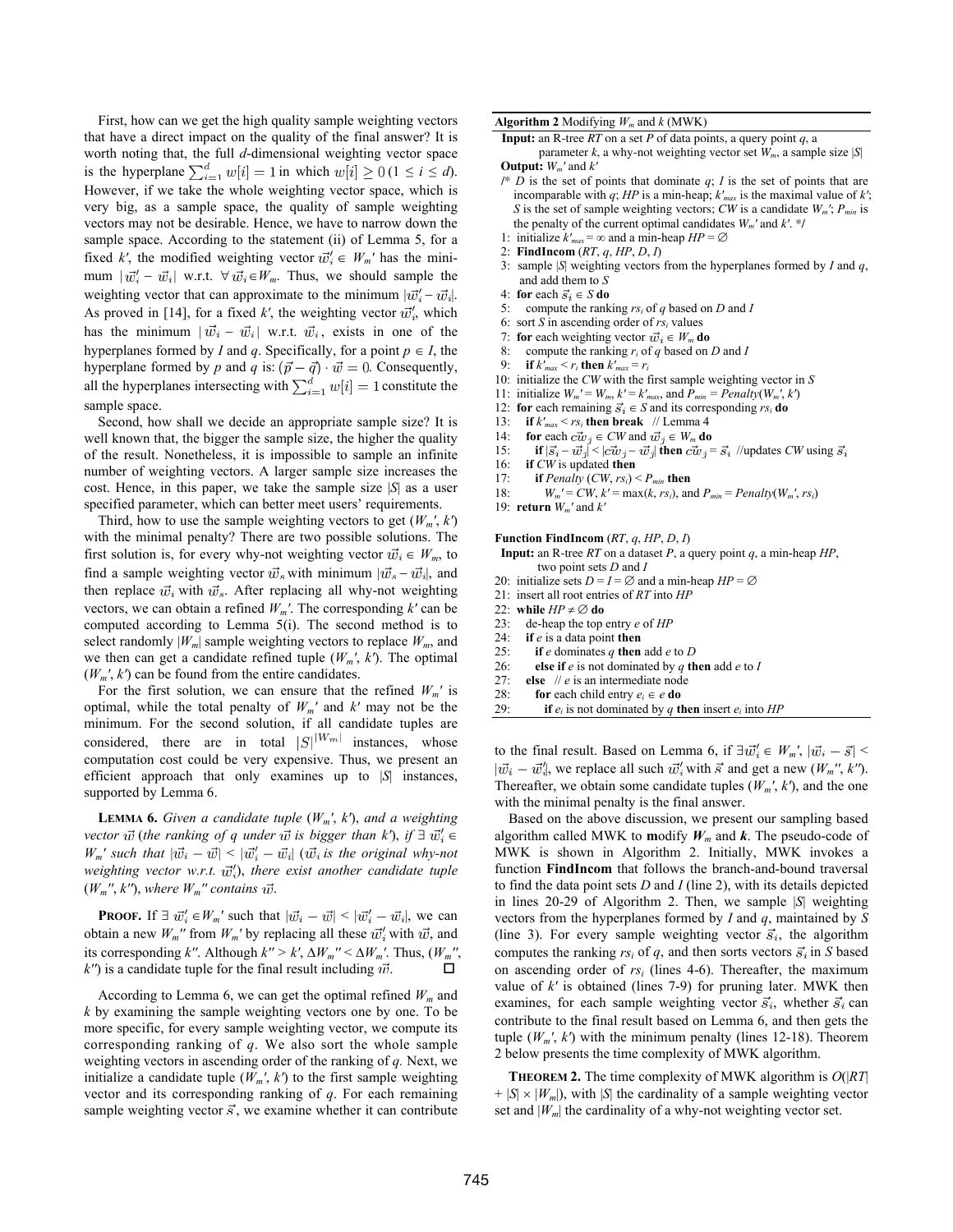**PROOF.** The time complexity of MWK is mainly determined by the computation of *D* and *I* as well as using the sample weighting vectors to get the optimal result. In the worst case, **FindIncom** has to traverse the whole R-tree *RT* to get *D* and *I*, with time complexity  $O(|RT|)$ . In addition, the time complexity of using the sample weighting vectors to get the optimal results is determined by the cardinality of the why-not weighting vector set and the sample size, i.e.,  $O(|S| \times |W_m|)$ . Hence, the total time complexity of MWK is  $O(|RT| + |S| \times |W_m|)$ , and the proof completes.

# **4.4 Modifying**  $q$ **,**  $W_m$ **, and**  $k$

The two solutions proposed above can return the refined query with the minimum penalty, but there might be some cases where the returned penalty is still beyond the manufacturers' or customers' limits of acceptability. Therefore, manufacturers (e.g., Apple) need to reach a compromise between what customers want and they can offer. In other words, both manufacturers and customers should change their preferences to narrow the gap, which can be addressed through bargaining, e.g., manufacturers and customers collaborate in finding an optimal solution [13]. Hence, in this subsection, we propose the third solution to refine the reverse top-*k* query by modifying both manufacturers' product (i.e., *q*) and customers' preferences (i.e., *Wm* and *k*).

Firstly, we present the penalty model to quantify the modifications of *q*,  $W_m$ , and *k*. We use  $\Delta q$  defined in Equation (1) and  $\Delta(W_m, k)$  defined in Equation (4) to measure the cost of modifying *q* and ( $W_m$ , k). Weighting parameters *γ* and  $\lambda$  (with  $\gamma + \lambda = 1$ ) are introduced to capture a user's tolerance to the changes of *q* and (*Wm*, *k*), respectively. Formally, the penalty model is defined in Equation (5), which is the sum of *Penalty*(*k*) and *Penalty*( $W_m$ <sup>*'*</sup>,  $k$ <sup>'</sup>) representing the penalty of manufactures and that of customers respectively. Both  $\Delta q$  and  $\Delta(W_m, k)$  have the values in the range of (0,1], and thus, there is no need to normalize them.

$$
Penalty(q', W_{m}', k') = \gamma Penalty(q') + \lambda Penalty(W'_{m}, k')(5)
$$

Note that, similar penalty functions have been used in industry, e.g., the sum score of the manufacturers and the customers for the final agreement, namely, *joint outcome*, is used to measure the bargaining solution [13], which further demonstrates that our penalty function is practical. For example, in Figure 1, if we modify *q*,  $\vec{w}_1$ , and  $\vec{w}_4$  to  $q'(3.8, 3.8), \vec{w}_1'(0.135, 0.865)$ , and  $\vec{w}_4'(0.8, 0.2)$  respectively,  $\vec{w}'_1$  and  $\vec{w}'_4$  become the reverse top-3 query result of *q'* with *penalty* = 0.06 ( $\gamma$  =  $\lambda$  = 0.5). Based on Equation (5), we formulate the problem of modifying *q*, *Wm*, and *k* as follows.

**DEFINITION 10 (MODIFYING**  $q$ **,**  $W_M$ **, AND**  $K$ **).** *Given a ddimensional dataset P*, *a positive integer k*, *a query point q*, *and a why-not weighting vector set*  $W_m = {\vec{w}_1, \vec{w}_2, ..., \vec{w}_n}$  with  $\forall \vec{w}_i \in$  $W_m$ ,  $q \notin TOPk(\vec{w}_i)$ , the modification of q,  $W_m$ , and k is to find q',  $W_m' = {\bar{w}'_1, \bar{w}'_2, ..., \bar{w}'_n}$ , and  $k'$ , such that (*i*)  $\forall \bar{w}'_i \in W_m'$ ,  $q' \in W_m$ *TOPk*<sup> $\langle w_n^{\prime} \rangle$ *, and* (*ii*) *Penalty*(*q*<sup> $\prime$ </sup>, *W<sub>m</sub>*<sup> $\prime$ </sup>, *k*<sup> $\prime$ </sup>) *is minimized.*</sup>

For the third solution, we need to get a new tuple  $(q', W_m', k')$ whose penalty is minimized. There are two potential approaches. The first one is to find  $(W_m', k')$  and then determine the corresponding *q′*. The second method is to find the candidate *q′* and then the corresponding (*Wm′*, *k′*). From MWK algorithm presented in section 4.3, we know that the optimal  $(W_m', k')$  can be obtained only when the query point  $q$  is fixed. This is because the set  $I$ which is used for the sampling is dependent on *q*. Thus, we adopt the second approach in our third solution. Since there are infinite



**Figure 6: Example of the sample space of** *q*

| <b>Algorithm 3</b> Modifying q, $W_m$ , and k (MQWK)                          |
|-------------------------------------------------------------------------------|
| <b>Input:</b> an R-tree RT on a set P of data points, a query point q,        |
| a parameter k, a why-not weighting vector set $W_m$ , sample sizes            |
| $ S $ and $ O $ for the sample weighting vector and the sample query          |
| point                                                                         |
| <b>Output:</b> $q'$ , $W_m'$ , and $k'$                                       |
| /* O is a set of sample query points; <i>MinPenalty</i> is the penalty of the |
| current optimal candidates q', $W_m$ ', and k'. */                            |
| 1: initialize a set $O = \emptyset$                                           |
| 2: $q_{min} = \text{MQP}(RT, q, k, W_m)$                                      |
| 3: Sample  Q  query points from the space determined by $q_{min}$ and q,      |
| and add them to $O$                                                           |
| 4: initialize <i>MinPenalty</i> = $\infty$                                    |
| 5: for each query point $q_i \in Q$ do                                        |
| $(W_m'', k'') = MWK(RT, q_i, k, W_m,  S )$<br>6:                              |
| 7: if $Penalty(q_i, W_m'', k'') \leq MinPenalty$ then                         |
| 8: $q' = q_i$ , $W_m' = W_m''$ , and $k' = k''$                               |
| $MinPenalty = Penalty(q', W_m', k')$<br>9:                                    |
| 10: <b>return</b> q', $W_m$ ', and k'                                         |

candidate query points, it is impossible to evaluate all the potential candidates  $(q', W_m', k')$ . Hence, we again employ the sampling technique to modify  $q$ ,  $W_m$ , and  $k$ . The basic idea is as follows. We first sample a set of candidate query points. For every sample query point  $q'$ , we use MWK algorithm to find the optimal  $(W_m'$ , *k*<sup> $\prime$ </sup>). Finally, the tuple  $(q', W_m', k')$  with the smallest penalty is returned. In the sequel, we address issues: (i) how to sample query points, and (ii) how to invoke MWK repeatedly.

For the first issue, we need to find out the sample space of *q*  and its sample size. Recall that, according to Definition 7, if the query point falls into the safe region of  $q$ , the why-not weighting vectors must appear in the reverse top-*k* query result. Thus, if we sample a query point (e.g., *q′*) from the safe region, there is no need to modify  $(W_m, k)$ , and the penalty of  $(q', W_m, k)$  must be larger than that of  $(q_{min}, W_m, k)$ , in which  $q_{min}$  is the result returned by the first solution. Therefore,  $(q', W_m, k)$  cannot be the final result, and we should sample the query point out of the safe region. Furthermore, if we sample a query point (e.g., *q′′*) out of the safe region, the corresponding refined tuple  $(q''$ ,  $W_m$ <sup>''</sup>,  $k'$ <sup>'</sup>) must satisfy  $\Delta(W_m''', k'') > 0$ . The tuple  $(q'', W_m'', k'')$  can be the optimal result only when  $|q'' - q| < |q_{min} - q|$ ; otherwise, *Penalty*(*q''*,  $W_m''$ ,  $k'$ ) > *Penalty*( $q_{min}$ ,  $W_m$ ,  $k$ ), and hence, it cannot be the final result. Therefore, we know that only the query point falling into the range  $[q_{min}, q]$  is the qualified sample query point. Thus, the sample space of *q* is  $SP(q) = \{q' \mid q_{min} < q' < q\}$ . Take Figure 6 as an example,  $q_{min}$  is returned by the first solution, and the shaded area formed by  $q_{min}$  and  $q$  is the sample space of  $q$ . In addition, the sample size of query points  $|Q|$  is also specified by users. For simplicity, we assume that the sample sizes of weighting vectors (used in MWK) and  $|Q|$  are identical in our experiments.

The second issue is the iterative call of MWK algorithm. Recall that, the first step of MWK algorithm is to find the points that are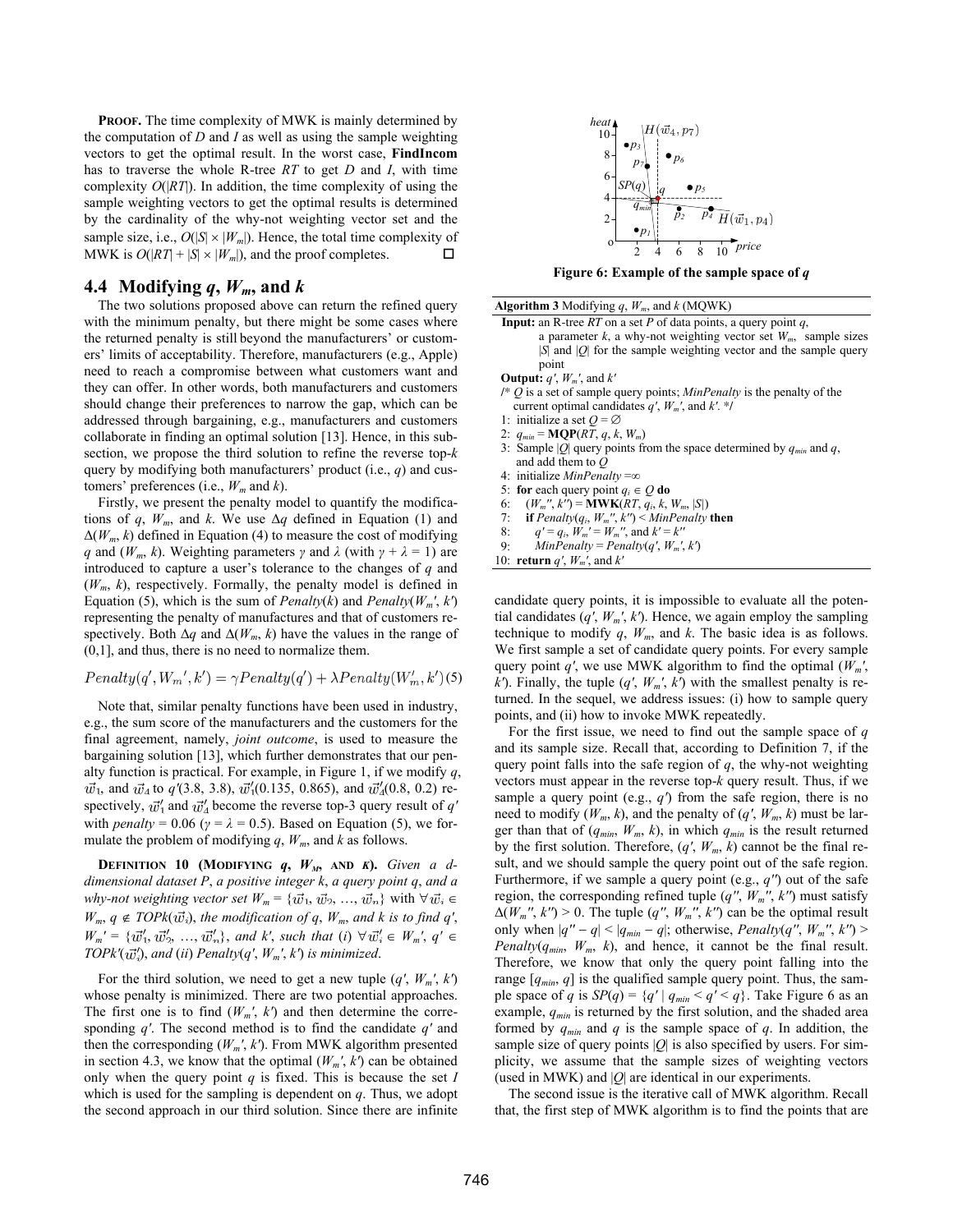incomparable with the query point. Our third solution needs to call MWK for each sample query point to get the candidate (*q′*,  $W_m$ <sup>*'*</sup>,  $k$ <sup>*'*</sup>), which requires traversing the R-tree |*Q*| times and hence incurs high cost accordingly. Thus, we employ the reuse technique to avoid repeated traversal of the R-tree. To this end, we use a heap to store the visited nodes for reusing unless they are expanded. Correspondingly, the function **FindIncom** needs to be revised as well. In particular, when **FindIncom** encounters a data point (lines 24-26 of Algorithm 2) or an intermediate node dominated by *q* (lines 27-29 of Algorithm 2), it has to be preserved for the reuse later.

Based on the above discussion, we present the algorithm called MQWK to **modify q,**  $W_m$ , and **k**. The pseudo-code of the algorithm is depicted in Algorithm 3. First of all, MQWK uses MQP algorithm to get the minimal  $q_{min}$  (line 2). Then, it samples  $|Q|$ query points from the sample space determined by *qmin* and *q*, and adds them to the set  $Q$  (line 3). Next, for every sample query point *q'*, MQWK computes the corresponding optimal  $(W_m', k')$ using MWK algorithm (line 6). Finally, the tuple  $(q', W_m', k')$  with the minimal penalty is returned (lines 7-10).

Next, we analyze the time complexity of MQWK algorithm.

**THEOREM 3.** The time complexity of MQWK algorithm is  $O(|RT| \times |W_m| + d^3 \times L + |O| \times (|RT| + |S| \times |W_m|)).$ 

PROOF. The time complexity of MQWK consists of the computation of *qmin* and the iterative call of MWK. The time complexity of *qmin* computation is equal to that of MQP, i.e.,  $O(|RT| \times |W_m| + d^3 \times L)$ . The iterative call MWK takes  $O(|Q| \times$  $(|RT| + |S| \times |W_m|)$ . Therefore, the total time complexity of MQWK is  $O(|RT| \times |W_m| + d^3 \times L + |Q| \times (|RT| + |S| \times |W_m|))$ . The proof completes.

#### **5. EXPERIMENTAL EVALUATION**

In this section, we evaluate the effectiveness and efficiency of our proposed algorithms via extensive experiments, using both real and synthetic datasets.

## **5.1 Experimental Setup**

In our experiments, we use two real datasets, i.e., *NBA* and *Household*. *NBA* contains 17K 13-dimensional points, where each point corresponds to the statistics of a NBA player in 13 categories such as the number of points scored, rebounds, assists, etc. *Household* is a 127K 6-dimensional dataset. Each tuple of the dataset represents the percentage of an American family's annual income spent on six types of expenditures (e.g., gas, electricity). We also create two synthetic datasets, i.e., *Independent* and *Anticorrelated*. In *Independent* dataset, all attribute values are generated independently using a uniform distribution; and *Anticorrelated* dataset denotes an environment in which points *good* in one dimension are *bad* in one or all of the other dimension(s).

We study the performance of the presented algorithms under various parameters, including dimensionality, dataset cardinality, *k*, actual ranking of *q* under  $W_m$ , the cardinality  $|W_m|$  of a why-not weighting vector set, and the sample size. The ranges of the parameters and their default values are summarized in Table 1, which follows [14, 31]. Note that, in every experiment, only one factor varies, whereas others are fixed to their default values. The main performance metrics contain *total running time* (in seconds) and *penalty*. It is worth noting that, we fix  $\alpha = \beta = \gamma = \lambda = 0.5$ when computing the penalty of the refined query. All experiments presented in this paper are conducted on a Windows PC with 2.8

**Table 1. Parameter ranges and default values** 

| Parameter                       | Range                       | Default |
|---------------------------------|-----------------------------|---------|
| Dimensionality d                | 2, 3, 4, 5                  |         |
| Dataset cardinality $ P $       | 10K, 50K, 100K, 500K, 1000K | 100K    |
|                                 | 10, 20, 30, 40, 50          | 10      |
| Actual ranking of q under $W_m$ | 11, 101, 1001, 10001        | 101     |
| $W_m$                           | 1, 2, 3, 4, 5               |         |
| Sample size                     | 100, 200, 400, 800, 1600    | 800     |

GHz CPU and 4 GB main memory. Each dataset is indexed by an R-tree, where the page size is set to 4096 bytes. All algorithms proposed in the paper are implemented in C++.

## **5.2 Performance Study**

First, we investigate the impact of dimensionality *d* on the algorithms. We utilize synthetic datasets, where  $k = 10$ ,  $|P| =$ 100K,  $|W_m| = 1$ , sample size is 800, actual ranking of *q* under  $W_m$ is 101 and *d* is in the range [2, 5], and report the efficiency of different algorithms in Figure 7, where each digit listed in every diagram refers to the *penalty* of one corresponding algorithm at a particular setting. In general, the performance of three algorithms degrades with the growth of dimensionality. This is because all three algorithms need to traverse the R-tree that has a poor efficiency in a high dimensional space, resulting in the degradation of three algorithms. Moreover, for MQP and MQWK, the quadratic programming takes more time in finding the optimal *q'* as *d* grows, which also leads to the degradation of MQP and MQWK. It is also observed that, all three algorithms return the answers with small penalty. However, the penalty changes in a relatively unstable trend. The reason is that, the penalty is only affected by the sample size, and other parameters have no influence on it.

Second, we vary the dataset cardinality |*P*| from 10K to 1000K, and verify its effect on the algorithms using synthetic datasets, as shown in Figure 8. As expected, the total running time of three algorithms ascends as |*P*| grows. Nevertheless, the penalties of MQP, MWK, and MQWK are small. This is because the larger the dataset cardinality is, the bigger the R-tree is. Thus, three algorithms need to traverse more R-tree nodes with the growth of |*P*|, incurring longer total running time. Hence, our algorithms might not be efficient for huge datasets.

Third, we explore the influence of *k* on three algorithms, and report the results in Figure 9 using both real and synthetic datasets. It is observed that, all the algorithms degrade as *k* increases. The reason is that, *k'max* ascends as *k* grows, and thus, MWK takes more time in getting the optimal tuple  $(W_m', k')$  using sample weighting vectors, which results in the degradation of MWK. For MQP algorithm, if the value of *k* becomes larger, the cost of finding the *k*-th point also ascends, and hence, the performance degrades. Since MQWK integrates MQP and MWK, it degrades as well. Again, the penalties of three algorithms are still small.

Then, we inspect the impact of actual ranking of *q* under the why-not weighting vector set  $W_m$  by fixing *d* at 3, |P| at 100K, sample size at 800,  $|W_m| = 1$ , and  $k = 10$ . Figure 10 depicts the results on both real and synthetic datasets. Clearly, the total running time of three algorithms increases while the penalties are small. For MWK algorithm, when the actual ranking of *q* under *Wm* grows, *k'max* also ascends, incurring longer total running time. For MQP algorithm, if the ranking of *q* is low, *L* (defined in Theorem 1) becomes larger, and thus, the quadratic programming takes more time in finding *q'*. Based on the above two reasons,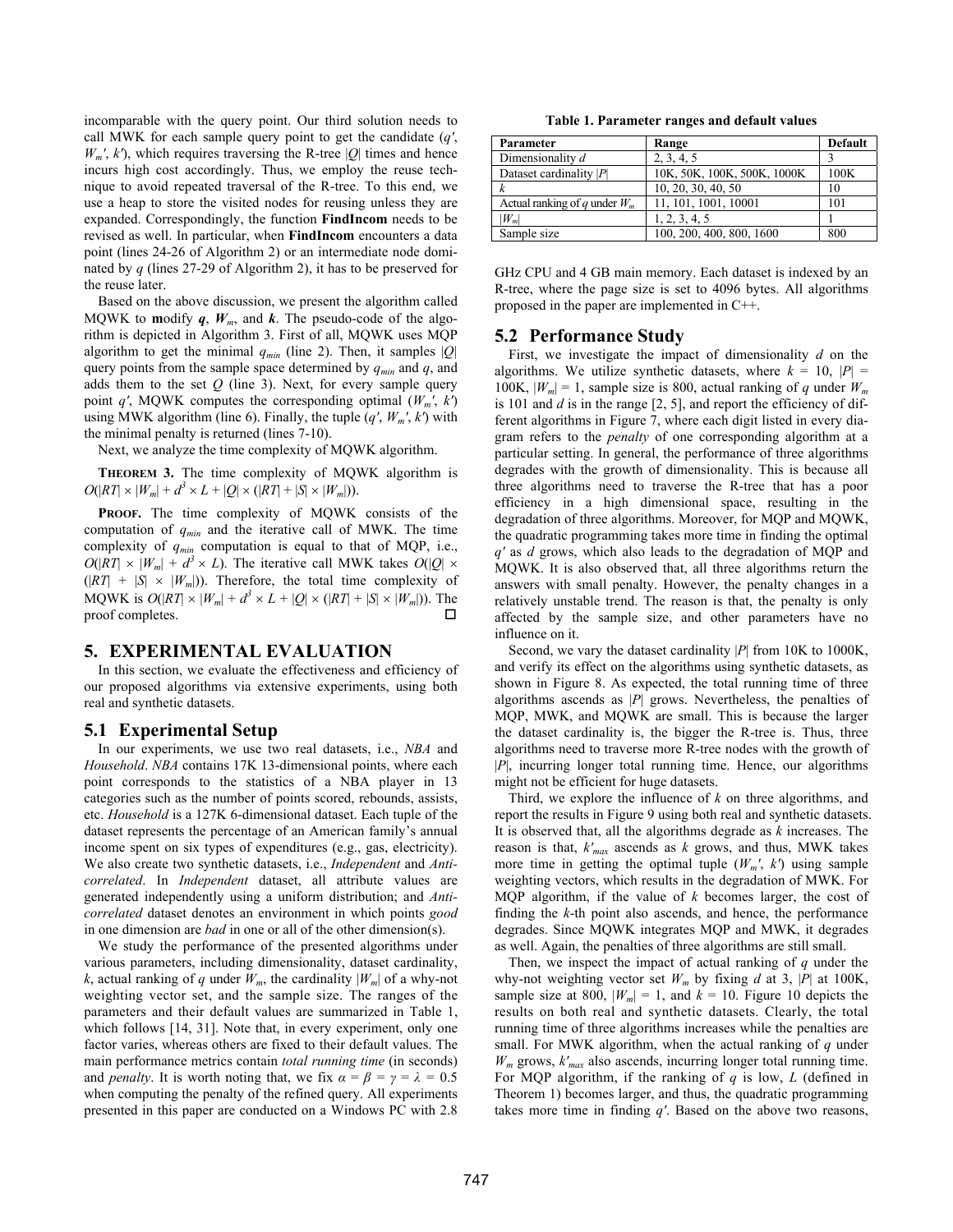

#### MQWK also degrades.

Next, we explore the influence of the cardinality  $|W_m|$  of a whynot weighting vector set on the algorithms, and Figure 11 plots the results. We observe that MQP, MWK, and MQWK can find the optimal solution with small penalty. Again, the total running time of all algorithms increases gradually when  $|W_m|$  ascends. The degradation of MWK is mainly caused by the second phase of the algorithm, i.e., using the sample weighting vectors to find the approximate optimal answer. The performance descent of MQP is due to the computation of the top *k*-th point for more why-not weighting vectors. Similarly, MQWK degrades as well.

Finally, we evaluate the effect of sample size on the algorithms. To this end, we vary sample size from 100 to 1600 and fix other parameters to their default values. Figure 12 shows the results. The total running time of algorithms MQWK and MWK grows when sample size ascends, although the growth is relatively mild for MWK. This is because the algorithms take more time to examine the samples. Moreover, it is obvious that the penalty of algorithms MQWK and MWK drops as sample size grows. The reason behind is that the bigger the sample size, the higher the quality result. Note that, the penalty sometimes decreases very fast with increasing sample size, and sometimes it does not change. There are two potential reasons. First, it is caused by the randomness since the sample weighting vectors are randomly sampled from the sample space. Second, the different dataset distributions may also lead to this phenomenon. In addition, the total running time and the penalty of MQP algorithm do not

change with the growth of sample size, because MQP dose not use the sampling technique.

In summary, from all the experimental results, we can conclude that our proposed algorithms, viz., MQP, MWK, and MQWK, are efficient, and scale well under a variety of parameters.

### **6. CONCLUSIONS**

In this paper, for the first time, we study the problem of whynot questions on reverse top-*k* queries, which aims at explaining why the why-not weighting vector(s) is/are not in the results of reverse top-*k* queries. We propose a unified framework called WQRTQ to answer why-not questions on both monochromatic and bichromatic reverse top-*k* queries. WQRTQ consists of three solutions, i.e., (i) modifying a query point  $q$ , (ii) modifying a why-not weighting vector set  $W_m$  and a parameter  $k$ , and (iii) modifying  $q$ ,  $W_m$ , and  $k$ . Furthermore, we utilize the quadratic programming, sampling method, and reuse technique to boost the performance of our algorithms. Extensive experiments with both real and synthetic data sets demonstrate the effectiveness and efficiency of our presented algorithms. In the future, we would like to explore why-not questions on reverse top-*k* queries over larger datasets.

**Acknowledgements.** This work was supported in part by the 973 Program No. 2015CB352502 and 2015CB352503, NSFC Grants No. 61379033 and 61472348, and the Fundamental Research Funds for the Central Universities.